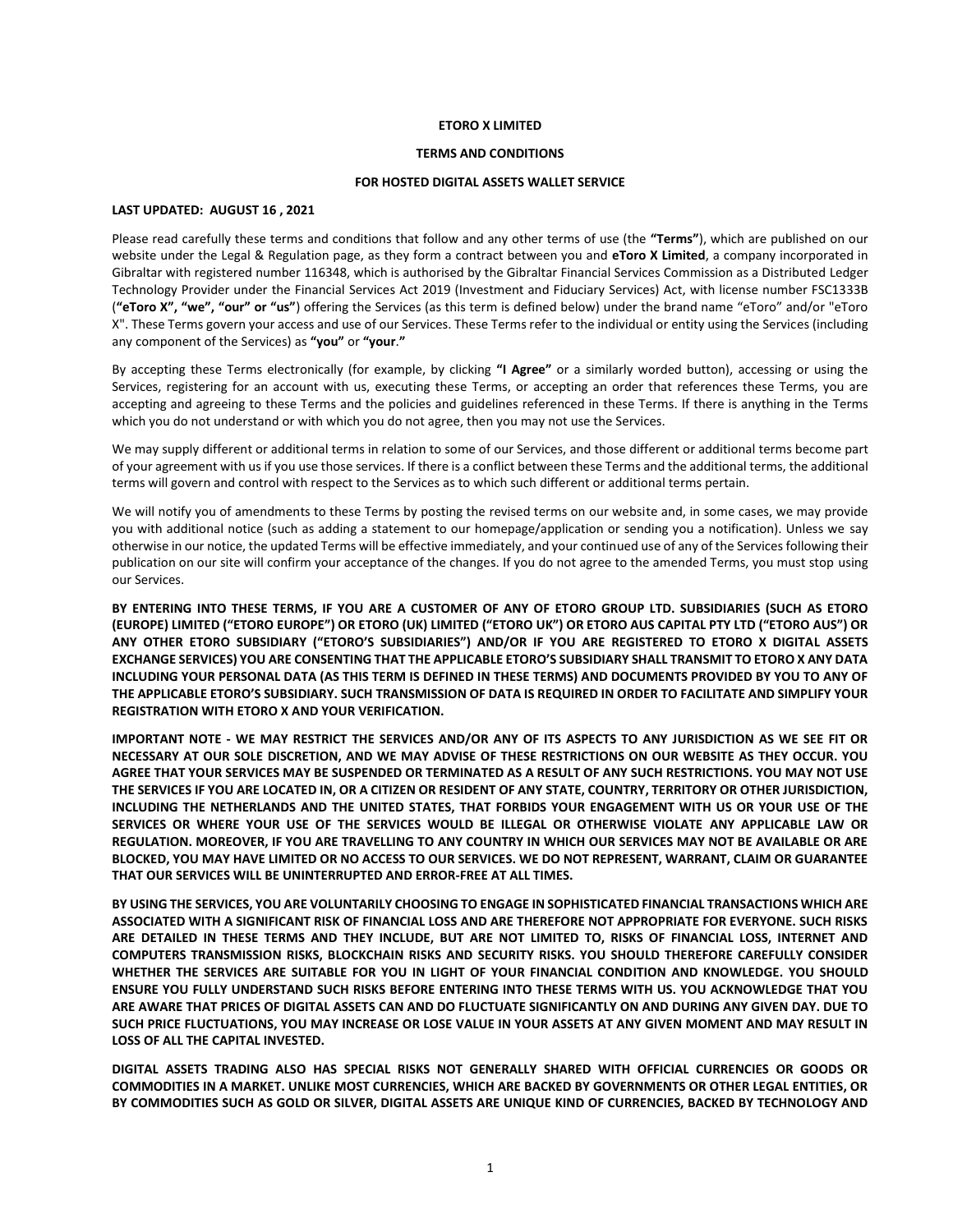**TRUST. THERE IS NO CENTRAL BANK THAT CAN TAKE CORRECTIVE MEASURES TO PROTECT THE VALUE OF DIGITAL ASSETS IN A CRISIS OR ISSUE MORE CURRENCY.**

# **BY AGREEING TO THESE TERMS, YOU ACKNOWLEDGE THAT ETORO X IS NOT RESPONSIBLE FOR THE AFOREMENTIONED RISKS, AND YOU VOLUNTARILY ASSUME AND ACCEPT SUCH RISKS IN DECIDING TO USE ETORO X SERVICES.**

**You should print or save a copy of these Terms for your references.** 

#### 1. **THE SERVICES**

- 1.1. General. Your eToro X Account encompasses the following services (the "**Services"**):
	- 1.1.1. **Hosted Digital Asset Wallet Services.** Access to one or more hosted Digital Assets wallets that allow users to store, hold, track, transfer and receive certain Supported Digital Assets (as defined below) (the **"Hosted Wallet**");
	- 1.1.2. **Conversion Services.** Conversion of a certain type of a Supported Digital Assets stored in your Hosted Wallet to a different type of Supported Digital Assets deposited to your Hosted Wallet, in transactions vis-a-vis eToro X; and
	- 1.1.3. **Buy Services.** Purchase of a specified quantity of Supported Digital Assets in exchange for fiat money as shall be available in the platform, in transactions vis-a-vis eToro X.
- 1.2. Definitions.
	- 1.2.1. "**Account"** means your account with eToro X for using the Services as defined under these Terms, as will be available from time to time. For the avoidance of doubt, eToro X also operates a digital assets exchange platform under a separate account and application, which are governed under separate terms & conditions.
	- 1.2.2. "**Cryptocurrency**" means a type of decentralized digital currency which is not issued by any central bank or issuer in which encryption techniques are used to facilitate the generation of units of the currency or asset and verify the transfer of units.
	- 1.2.3. "**Tokenized Asset**" means a type of virtual asset representing a value connected to a selected fiat currency and/or commodity and/or any other financial instrument. For more details and risks associated with respect to Tokenized Assets, see Section 7 of these Terms.
	- 1.2.4. **"Digital Assets**" means Cryptocurrencies, Tokenized Assets and other digital rights or assets which may be available on our platform from time to time.
	- 1.2.5. **"Supported Digital Assets"** means those Digital Assets that eToro X, in its sole discretion, decides to support for each of the Services, as shall be available from time to time in our platform. It is hereby clarified that different types of Supported Digital Assets may be available for certain types of the Services but not for others. In addition, the Supported Digital Assets that eToro X supports may change from time to time (including ceasing to support certain Digital Assets with respect to the certain types of Services) according to eToro X's sole discretion, as shall be updated in your Account or reflected on our platform. You will have 5 business days as of our notification of such change to withdraw any Digital Assets which we cease to support. eToro X does not accept any liability or responsibility for any losses resulting from such an update.
	- 1.2.6. **"Supported Networks**" means those Digital Assets' blockchain protocols available on our website. eToro X may, in its sole discretion, choose to cease its support in a Supported Network and make it an "Unsupported Network" at any time.

Under no circumstances should you attempt to use your Account to store, send, request, or receive digital currencies in any form that are not supported by eToro X, including by receiving Supported Digital Assets through Unsupported Networks. eToro X assumes no responsibility or liability in connection with any attempt to use eToro X Services with Unsupported Networks or for Digital Assets that eToro X does not support.

## 2. **CREATING YOUR ETORO X ACCOUNT**

eToro X is committed to maintain safe and reputable services which comply with AML, KYC and any other relevant regulations applicable to us. Therefore, in order to create and maintain an Account, you will be required to provide us with certain information and identification documentation and comply with certain eligibility factors, as follows:

- 2.1. Eligibility.
	- 2.1.1. It is a pre-condition that our Services can be only used and contracts are only formed by those who are permitted to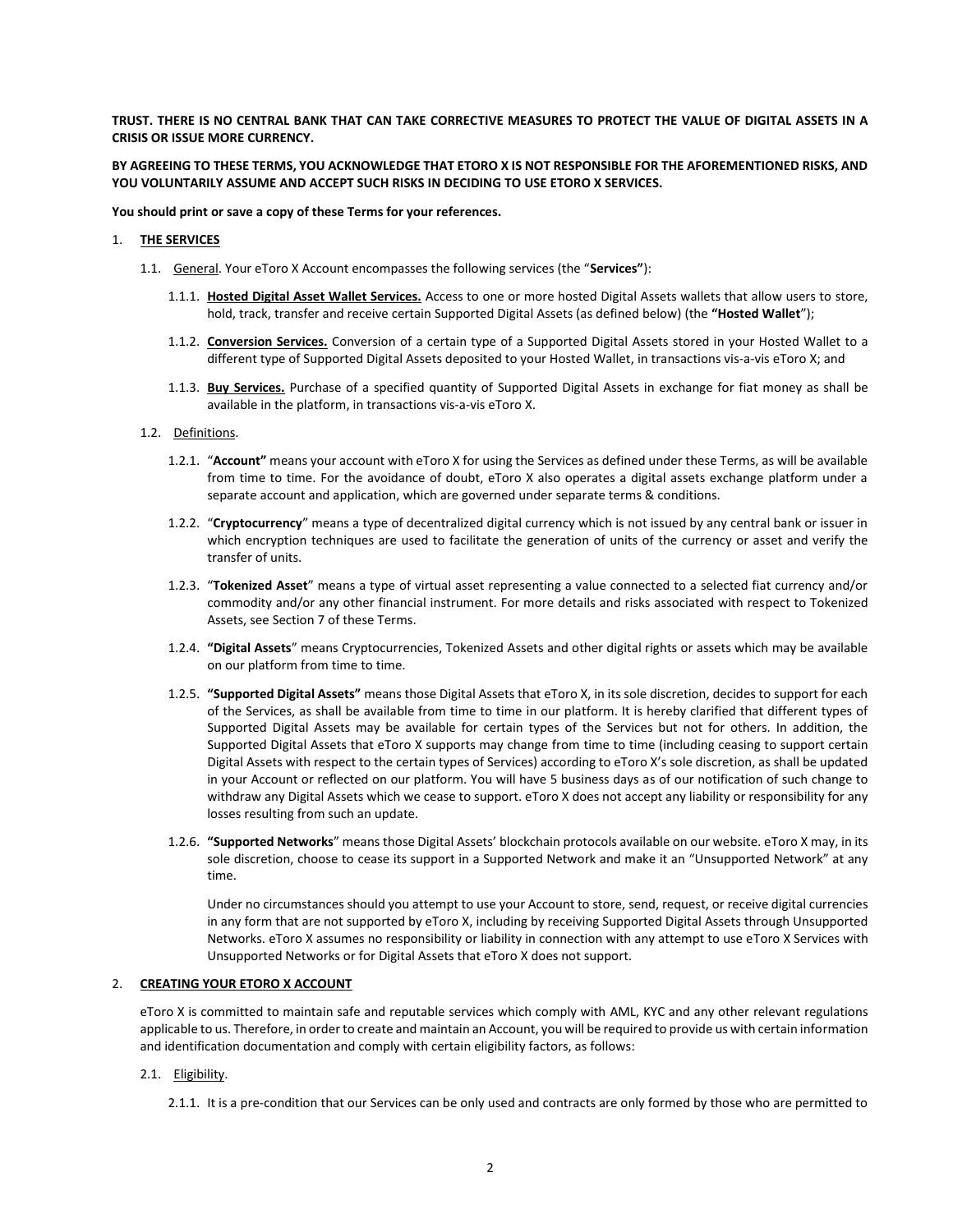enter legally binding agreements. Therefore, if there is any reason why you would not be able to enter a legally binding agreement with us, for whatever reason - do not use our Services. Such reasons could include, but are not limited to persons that have not yet reached a legal age of consent in a relevant jurisdiction. You must be at least 18 years old, or such higher age as required by applicable law, to register for an Account.

- 2.1.2. Without limiting the foregoing, by using our Services you acknowledge and understand that laws regarding Digital Assets, where such exists, vary throughout the world, and it is your obligation alone to ensure that you fully comply with any law, regulation or directive, relevant to your country of residency with regards to the use of our Services. For avoidance of doubt, the ability to access our Services does not necessarily mean that our Services, or your activities through it, are legal under the laws, regulations or directives relevant to your country of residency. Our websites or mobile application and any other online or offline material do not constitute, and may not be used for the purposes of, an offer or solicitation to anyone in any jurisdiction in which such offer or solicitation is not authorized, or to any person to whom it is unlawful to make such an offer or solicitation.
- 2.1.3. By registering an Account, you expressly represent and warrant that you: (i) follow the rules and laws in your jurisdiction of residence and/or jurisdiction from which you access the Services; (ii) are of sound mind capable of taking responsibility for your own actions.; (iii) will comply at all times with these Terms and will not take any action which is in breach of any of your undertakings provided herein.
- 2.1.4. eToro X may, in its sole discretion, limit the number of eToro X's Accounts that you may hold, maintain or acquire.
- 2.2. Identification.
	- 2.2.1. It is your duty to provide eToro X and its affiliates with accurate, current, and complete information about yourself as prompted by the registration process or as eToro X may from time to time request and keep such information updated. You authorize eToro X to make such inquiries that it considers necessary to validate your identity and you agree that eToro X may do so using third-party service providers. You further authorize any and all third parties to which such inquiries or requests may be directed to fully respond to such inquiries or requests.
	- 2.2.2. If you do not provide the information within the required time frame, or provide inaccurate, incomplete or otherwise misleading information, we reserve the right to limit, block access to the Services and terminate your eToro X Account or assign your account to one of eToro' X's affiliates.
	- 2.2.3. eToro X will have no liability or responsibility for any permanent or temporary inability to access or use any Services, including your inability to withdraw Supported Digital Assets, as a result of any non-compliance with any identity verification or other screening procedures we may impose from time to time.
	- 2.2.4. We will confirm and verify the identity of each person who registers on our system and opens an Account with us. Therefore, you will be prompted to provide us with information when you register with us, including: (1) name, (2) address, (3) date of birth, (4) phone number and any other personally identifiable information that we may ask for from time to time such as a copy of your passport, proof of address or other identifying documents or information, and the countries of which you are a tax resident, and confirm whether you are a US citizen or your place of birth is in the US. You shall notify eToro X in writing within 7 days as of any material change in the validity of, or information previously provided to us.
	- 2.2.5. It is your responsibility to provide us with a true, accurate and complete e-mail address and other contact information that we may request, and to keep such information up to date. You understand and agree that if eToro X sends you an electronic Communication (as defined below) but you do not receive it because your primary email address on file is incorrect, out of date, blocked by your service provider, or you are otherwise unable to receive electronic Communications, eToro X will be deemed to have provided the Communication to you. You may update your information by logging into your Account and visiting settings or by contacting our support team at [https://www.etoro.com/customer-service/?deepLink=type/wallet.](https://www.google.com/url?q=https://www.etoro.com/customer-service/?deepLink%3Dtype/wallet&sa=D&source=hangouts&ust=1547041971520000&usg=AFQjCNGO-sBISCiUtfQhhkTr-M0KgxVUnw)
	- 2.2.6. If you are a customer of any of eToro Subsidiaries or if you have registered to eToro X other services, by entering into these Terms, you are consenting that such eToro's Subsidiary may transmit to eToro X any data relating to you and your Account including your personal data (including your personally identifiable information and your payment details) and documents provided by you to the applicable eToro's Subsidiaries (the **"Personal Data"**). Such transmission of data is required in order to facilitate and simplify your registration with eToro X and your verification.
	- 2.2.7. From time to time you may be requested to provide us with certain documents to verify the details of the electronic wallet and other means of payment used by you to wire Supported Digital Assets to and from your Account, or other details provided by you. Subject to such verification, you may or may not be permitted to transfer Supported Digital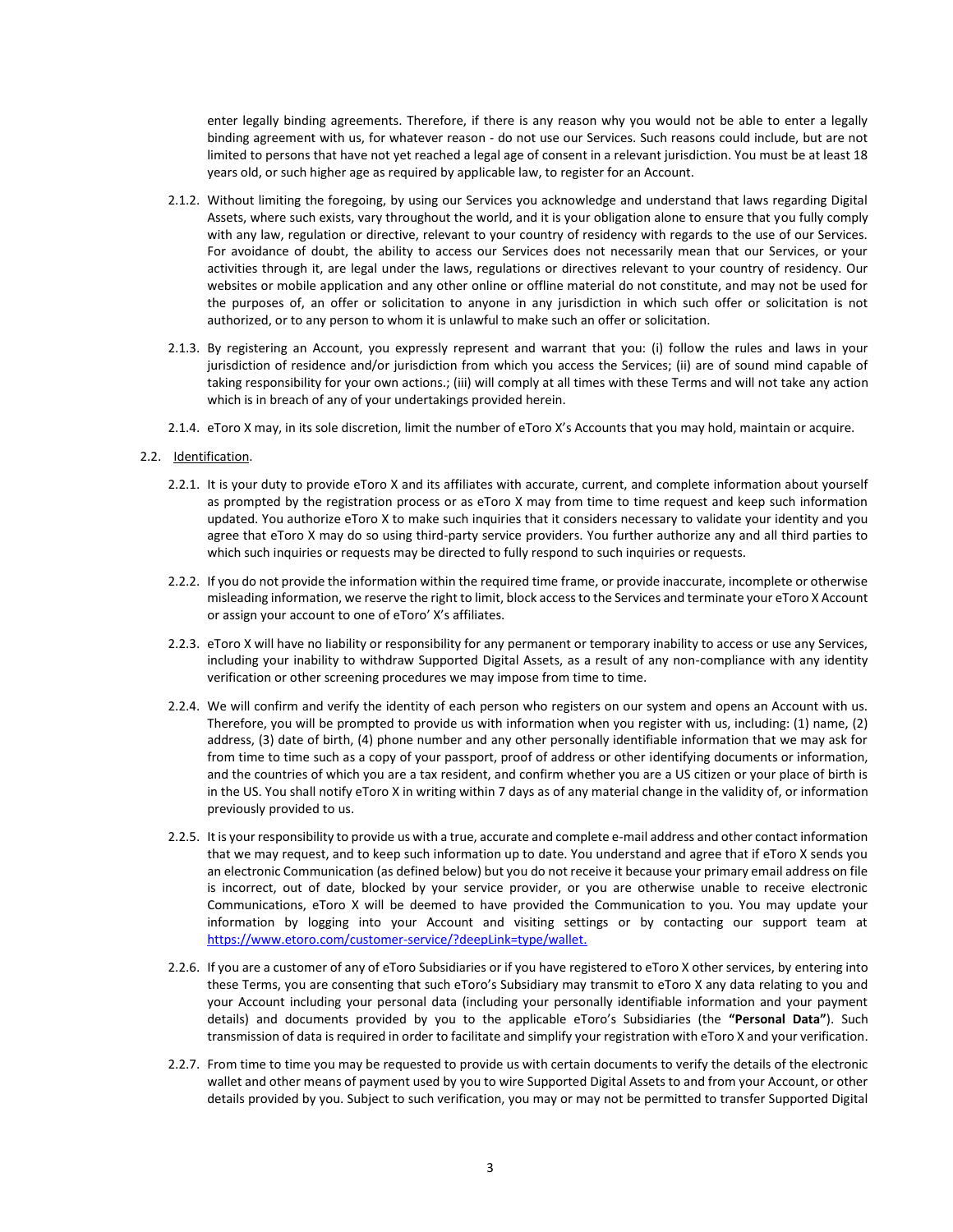Assets to and from your Account or use or continued use of the Services.

- 2.2.8. Upon the death or incapacity of an Account owner and if the legal heirs or representatives of such Account owner would like to withdraw the remaining withdrawable balance in the Account (if any), such legal heirs should present to us official legal documents from the applicable authorities in the relevant jurisdiction to our satisfaction, and we, in our sole discretion and upon examination of such documents to our full satisfaction, shall make the decision whether to allow such withdrawal.
- 2.2.9. We will post details of your Account activity on our website or application (**"Account Information**"). Updated Account Information will be available after any activity takes place on your Account. Posting of Account Information on the website or application will be deemed delivery to you of any relevant information (such as confirmations and account statements). We may at our sole discretion withdraw or amend any Account Information at any time. Unless otherwise agreed by us you agree that we are under no obligation to provide confirmations in hard copy or by email rather than through the website or application. The Account Information (save if manifestly incorrect) will be conclusive evidence of your transactions and will be binding on you if not objected to in writing within one business day of posting.
- 2.2.10.eToro X reserves the right in its sole discretion to decline to open Accounts and to temporarily or permanently suspend Accounts or functionalities, including where required or recommended by applicable governmental, regulatory or law enforcement requirements, including where you fail to provide sufficient information to verify your Account. The eToro X Services are for the use only of the registered Account holder. You agree that the information you provide to eToro X during the Account creation and any subsequent identity verification processes is accurate and complete, and will be updated as necessary to keep it so.

## 3. **MANAGING YOUR ETORO X ACCOUNT**

- 3.1. Performance of Transactions. In order to perform transactions via your eToro X Account you will need to use your personal account name and password and provide instruction in your account. We securely store the private keys associated with your account, which are used to process your transactions, under our control.
- 3.2. Account Security. eToro X uses multi-level systems and procedures to collect and verify information about you in order to protect eToro X and our users from fraudulent users. You are solely responsible for maintaining adequate security and control of any and all log in IDs, passwords, personal identification numbers (PINs), authenticators, and any other codes that you use to access the Services as well as safekeeping the electronic device through which you access the Services. You are required to take all reasonable steps to avoid and prevent the loss, theft or misuse of such security measures and electronic device by others or any other unauthorized access to use the Services using your Account credentials. You must keep your Account ID, passwords and any other Account credentials confidential and not authorize any third party to access or use the Services on your behalf. Any loss or compromise of your electronic device or your security details may result in unauthorized access to your Account and the loss or Digital Assets held in your Account. You must keep your security details and passwords safe at all time and should not write them down or otherwise make them visible to others. You undertake to notify us promptly of any such unauthorized access or use. You will cooperate with us in the investigation of any suspected unauthorized access to or use of the Services using your Account credentials or private keys, and any security breach of your Account, system, or network, and provide us with the results of any third-party forensic investigation that you undertake. You will be responsible, and eToro X will have no liability, for all activity that takes place within your Account when it is accessed using your Account credentials, whether or not authorized by you. If you appoint a third party to control any of your Account credentials, eToro X is not responsible for the actions or omissions of such third party. Control of such information will allow such third party to make transactions in your Account including transferring all of your Supported Digital Assets from your Account and you may never regain those Digital Assets.
- 3.3. Mobile Phone Number Required. To use the Services you must provide a valid mobile phone number. This number you provide will be used in our two-factor authentication process required in certain transactions. As part of using the Services, you are agreeing to receive SMS/text messages from us. Please note that while we do not charge you for SMS/text messages, your mobile carrier's standard messaging rates will apply. Failure to provide a valid mobile phone number may result in restriction of your use of the eToro X Services. If eToro X suspects that your mobile number is invalid or that you are using a VOIP service to circumvent the requirement to provide a valid mobile phone number, eToro X may suspend or otherwise restrict your use of the eToro X Services.

## 4. **ORDERS**

4.1. General. By using your Account to submit an order to use each type of the Services ("**Order**"), you are authorizing us to effect a transaction in the Supported Digital Assets indicated by you. For the avoidance of any doubt your Orders may include, inter alia, the following: sending Digital Asset to your Hosted Wallet; receiving Supported Digital Asset from third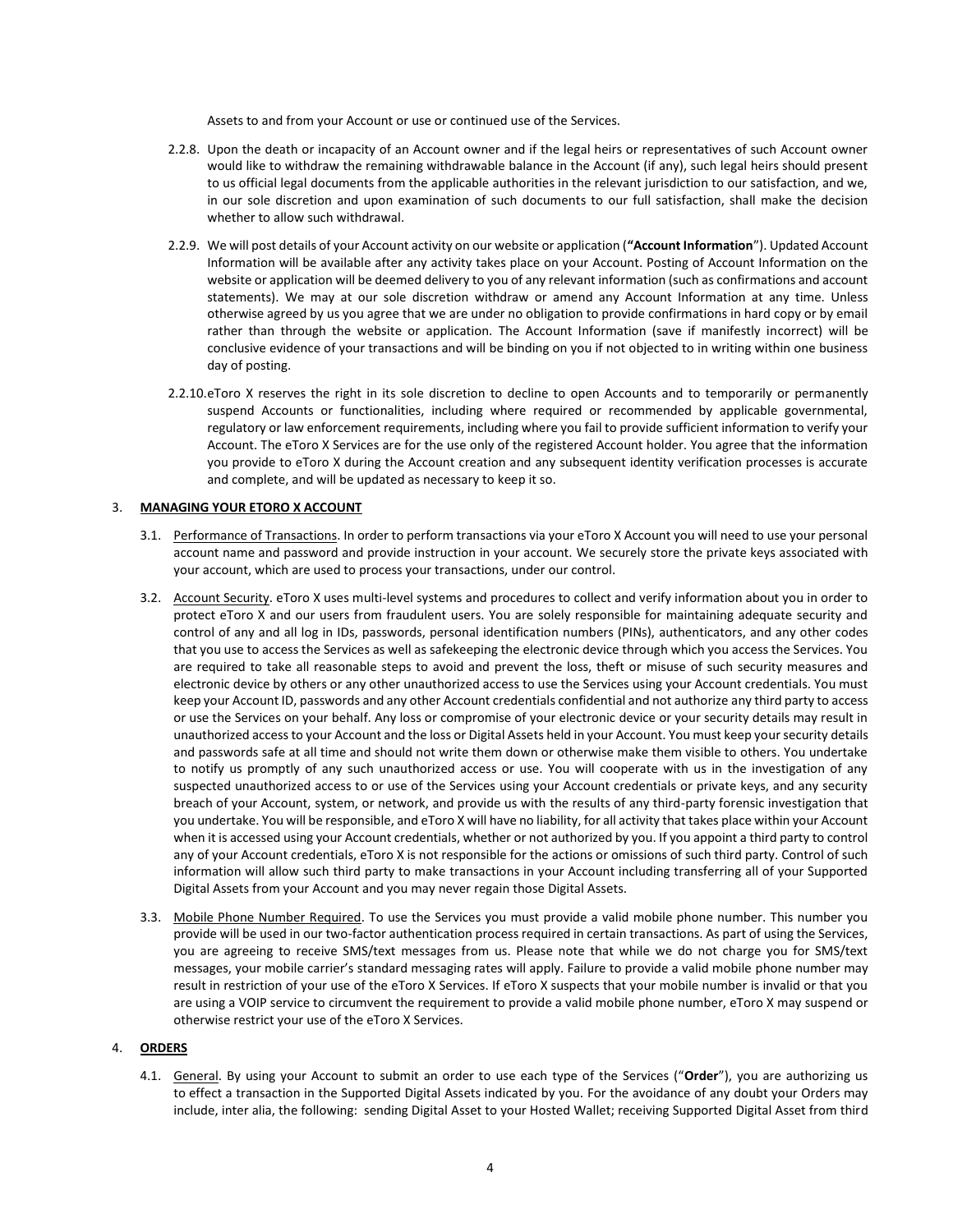parties to your Hosted Wallet; converting certain type of Supported Digital Asset to other Supported Digital Asset; and buying certain type of Supported Digital Assets in exchange for fiat money (**"Buy Orders"**). You recognize that all Orders should only be submitted after careful consideration and once you understand and accept the consequences of their placement. You shall be responsible for monitoring all your orders until we confirm execution or cancellation of the order. We shall be entitled to act upon any Order or any instruction in general which we reasonably believe is given by you or on your behalf without further enquiry as to the genuineness, authority or the identity of any such person giving or purporting to give such Order or instruction.

- 4.2. eToro Rights to Cancel, Suspend or Refuse Orders. There is no guarantee that your Order will be filled in full or in part. We have a right at any time to refuse to accept and/or cancel and/or suspend your Order or any part thereof according to our sole discretion, without any liability whatsoever to the fullest extent permitted by law, including but not limited to liability for damages, loss of profit, loss of revenue, loss of business, loss of opportunity, loss of data, indirect or consequential loss arising from our decision, without any further notice to you including (but not limited) in the following circumstances: (a) as required by any applicable law and regulations (including Anti Money Laundering ("**AML**") or if your Order violates any applicable laws, regulations or rules, or is intended to defraud or manipulate the market; (b) in response to a subpoena, court order or other binding government order (c) if we or any third party acting on our behalf suspect that the Order is in violation of any of the terms herein including a suspected Prohibited Use; (d) due to Force Majeure Event; or (e) market conditions; (f) your breach of this Terms; (g) insufficient or inadequate funds in your Account (including all commission, charges, taxes and any amount in addition to the current price of the Supported Digital Asset that we reasonably consider may be necessary); (h) risk considerations; (i) we are concerned that the Order may not have come from you or an authorized person on your behalf; (j) you have exceeded any limit applicable to you or in respect of your dealings with us and other matters that affect trading generally; (k) in the event that liquidity providers are unable to provide liquidity to us as may be required for the applicable transaction; (I) any other circumstances according to our sole discretion.
- 4.3. Responsibility for Providing Correct Order Information. We do not guarantee the identity of any third party user, receiver, requester or other third party with whom you are engaging when you place an Order. You should verify all transaction information prior to submitting an Order. You acknowledge and agree that you are solely responsible for providing the correct information, including any Supported Digital Asset address information, and we will have no liability for your failure to provide us with the correct information in connection with an Order.
- 4.4. Pending Orders. Once submitted, an Order will be pending until executed, subject to these Terms. A transaction is not complete while it is in a pending state. Supported Digital Assets associated with transactions that are in a pending state will not be available to conduct other transactions.
- 4.5. Modification and Cancellation. Once the digital currency network recognizes the information you send from the Service and validates it, the information is broadcasted to other individuals and companies in the relevant network and the Service cannot be used by you to cancel or reverse an Order. The same is true for all Supported Digital Assets. Any attempt to cancel or modify an Order or any instruction in general is simply a request to us to do so. We are not liable to you if we are unable to cancel or modify an instruction. You understand and agree that, if an instruction cannot be cancelled or modified, you are bound by any execution of the original instruction.
- 4.6. Limitation on Orders. The use of the Services may be subject to certain limits such as sizes (which might be stated in fiat money or in Digital Asset). Accordingly, you may buy, deposit, transact or withdraw in a given period or any other limit as shall be determined at eToro X's sole discretion. Your limits, if applicable, may be posted in your Account or our platform, from time to time. Said limits may vary depending on your payment method, verification steps you have completed, and other factors. eToro X reserves the right to change applicable limits as we deem necessary in our sole discretion. If you wish to raise your limits beyond the posted amounts, you may submit a request to our customer support. We may require you to submit additional information about yourself or your business, provide records, and arrange for meetings with eToro X staff. eToro X reserves the right to charge you with costs and fees associated with our enhanced due diligence, provided that we notify you in advance of any such charges. At our sole discretion, we may refuse to raise your limits or we may lower your limits at a subsequent time even if you have completed our enhanced due diligence.

## 5. **DEPOSIT AND WITHDRAWALS**

The Services allow you to deposit or withdraw Supported Digital Assets in accordance with these Terms and the following conditions:

5.1. Subject to Section 7 below, following the successful creation of an Account and completing the verification procedure, we shall provide you with a specific address for each Supported Digital Asset you wish to deposit. Once we receive the Supported Digital Assets deposited by you and subject to our verification and AML policies and procedures, the appropriate number of units of the relevant Supported Digital Assets will reflect in your Account.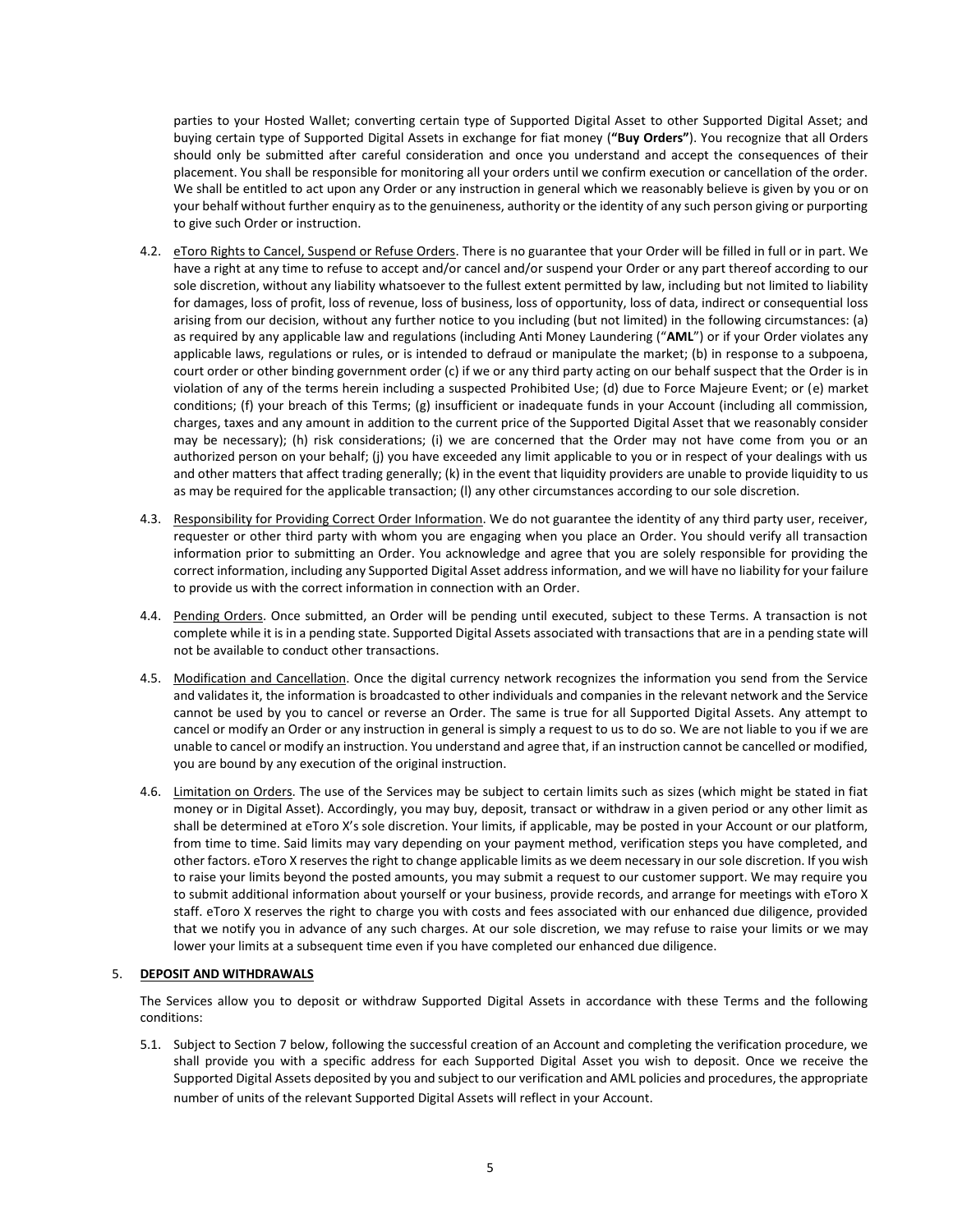- 5.2. We reserve the right in our sole and exclusive discretion to reject and reverse any deposit of Supported Digital Asset for any reason whatsoever, including without limitation, as may be required under our AML policies and procedures or other law or regulation applicable to us. Should we elect to reject said deposit, we shall return said Supported Digital Asset to the originating address. During this process Supported Digital Asset may not end up in originating address due to internal mechanism and protocol managed by your third-party original address provider policies. We do not hold any liability for the consequences of any error in returning such Supported Digital Assets or any errors in placing a wrong deposit address.
- 5.3. You may periodically transfer to your Account any Supported Digital Assets using a Supported Network. If you elect to transfer to your Account any assets that are not supported or by using Unsupported Network, or if you deposit Supported Digital Assets to an address that does not correspond to the exact address we provided you, such assets may be permanently lost. We do not hold any liability for the consequences of any error in depositing non-supported Digital Assets or any errors in placing a wrong deposit address.
- 5.4. You acknowledge and agree that we may impose deposit or withdrawal limits (maximum or minimum) at our sole discretion. You further acknowledge that some Supported Digital Assets cannot be held under certain minimum quantity based on its underlying software protocols, therefore if the amount deposited is less than such minimum quantity, the Supported Digital Assets deposited will not appear in your Account.
- 5.5. You will not be entitled to receive any interest or other fees on any Supported Digital Assets held in your Account even if eToro X receives interest or other fees from any third parties.
- 5.6. We reserve the right to reject the withdrawal into a specific withdrawal address in our sole and exclusive discretion for any reason whatsoever, including without limitation, as may be required under our AML policies and procedures or other law or regulation applicable to us. Should we elect to reject said address, such withdrawal shall be cancelled and you shall be required to initiate an additional withdrawal request and provide alternative withdrawal address.
- 5.7. The Supported Digital Assets shall be withdrawn to your external withdrawal address in full, less eToro X's fees as detailed in our Fees Page (as defined below) and subject further to: (i) any tax deduction required by law; and (ii) any owed amounts which are incurred in respect of transfer charges that may be levied; and (iii) any other amounts owed by you to eToro X; and (iv) if otherwise required under these Terms. You hereby authorize eToro X to make such deduction from any Supported Digital Assets available on your Account.
- 5.8. You represent and warrant that you are fully liable in the event you choose to withdraw any Supported Digital Assets from your Account to a withdrawal address, which is not under your control. Furthermore, it is your responsibility to make sure the withdrawal address you have requested is supporting the Supported Digital Assets you are asking to withdraw and that such address is properly formatted and insuring that there are no errors in any of the transfer instructions, otherwise, such Supported Digital Assets may be permanently lost. We do not hold any liability for the consequences of any error in placing a withdrawal address. The timing for completing any withdrawal or deposit will depend on third party actions that are outside the control of eToro X such as your external wallet provider, and eToro X makes no guarantee regarding the amount of time it may take to complete any withdrawal or deposit.
- 5.9. For the avoidance of doubt, you will only be entitled to withdraw and/or deposit Supported Tokenized Assets that are specifically announced or otherwise marked on our platform as Tokenized Assets which can be deposited or withdrawn from an Account.

# 6. **BUY ORDERS - PAYMENT METHODS**

- 6.1. We may facilitate Buy Orders either by receiving fiat money and instructions by client from its account with an eToro's Subsidiary, or by accepting certain types of credit cards using certain types of fiat money. The type of credit cards and fiat money supported by us shall be available and updated in our platform from time to time, at our sole discretion. We currently do not support any wire transfers and/or prepaid and/or debit cards. In the event that you choose to place Buy Order via the use of any unsupported card or in a fiat money which we do not support, your Buy Order may not be completed and/or you may be required to pay conversion fees or other fees to a Third Party. eToro X assumes no liability for any such actions or payments incurred by you.
- 6.2. It is hereby clarified that we use Third Parties (as such term is defined and further detailed in Section 17 to conduct credit card payment processing and verification of identity and eligibility screening. You will be redirected to a Third Party's platform for submitting your payment and will be required to accept its terms and conditions. Your payment order will be handled and governed solely by the terms and conditions of such Third Party without any liability to eToro X. You are solely responsible for your use of the Third Party services, and you agree to comply with all terms and conditions applicable to any of its services, including your compliance with any of its cancellation terms and/or refunds and fee charges.

We will not execute your Buy Order until your payment was confirmed to us by such Third Party. Please note that such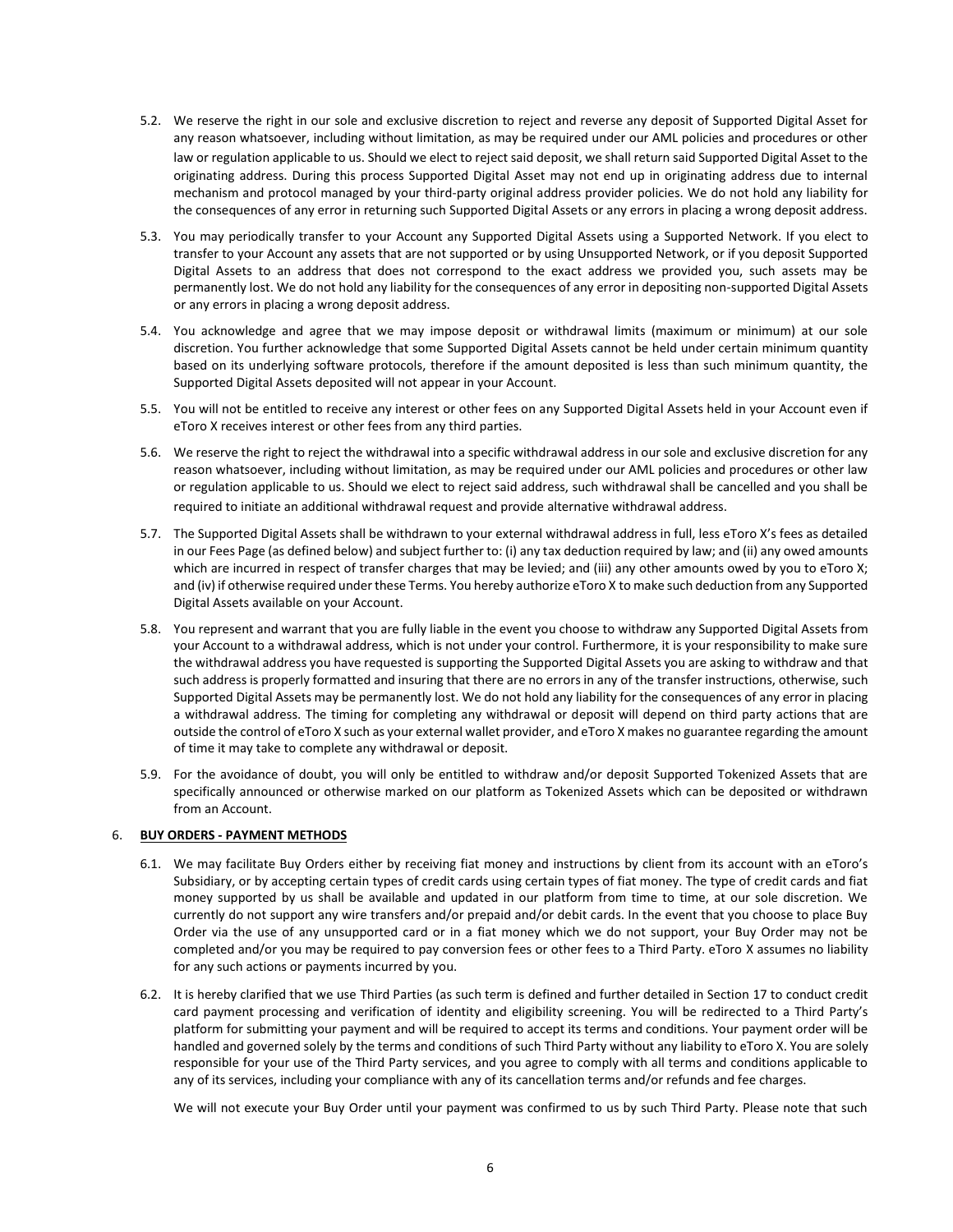Third Party may holdback your transaction for further checkups (including requesting you to provide additional verification information such your photo) before it will be confirmed and may also reject your payment for any reason according to its terms of use. If your credit card payment was rejected for any reason, we will cancel your Order.

You specifically acknowledge that any delay, holdback, cancellation, rejection, confirmation or any other process or status related to your credit card payment, including the time frames taken to complete said transactions, are in the responsibility and liability of such Third Party (all subject to its terms and conditions) without any liability to eToro X.

- 6.3. You understand and acknowledge that such Third Party which process your payment may not accept a credit card: (a) which is issued in the name of a company (or such other legal entity which is not an individual person); (b) which is not under your name as specified in your credentials in your Account; (c) if otherwise we and/or such Third Party cannot be satisfied, at its sole discretion, that the payment was made by you.
- 6.4. eToro X may share and transfer (including cross border transfer) your Personal Data with such Third Party for the purpose of rendering its services, including information that identifies or may identify you, including the information submitted by you through the registration form when you subscribe to an Account such as your email address, password, country and city and/or any other identifying information provided by you while using the Services. In addition, we may transfer any non-personal data provided by you to the Third Party in order to allow it to perform preliminary examinations for determining if you are qualified to use its services (including the history of your transactions which will be provided without any identifying information). You hereby acknowledge and agree that you are providing us and/or the Third Party with this data at your own free will, as a condition for the Services provision, although you are not obligated by law to provide us with such data. For further information on how we use, collect and share your data please see Section 19.3.
- 6.5. For the avoidance of any doubt, please note that your balance in your Account will not be credited with your payment in fiat money. Once your Buy Order is executed you will be accredited with the applicable units of the Supported Digital Asset you have purchased.

# 7. **STAKING**

- 7.1. When you hold Digital Assets with us, we may allow you to 'stake' these Digital Assets in a third party 'proof of stake' network through staking services provided by us ("**Staking Service**"). 'Staking' is where Digital Assets are held in a cryptocurrency wallet to support the operation of a blockchain network ("**Staked Digital Assets**"). In a proof of stake network, transaction validators are chosen using a formula based on ownership of the underlying Digital Assets (as opposed to based on computing power, known as 'proof of work'). Please visit our staking information page for further details on how proof of stake works.
- 7.2. As part of the Staking Service we or any third party appointed by us will stake certain Staked Digital Assets on your behalf, acting as a transaction validator on the applicable network. If we or anyone on our behalf successfully validates a block of transactions using that Staked Digital Assets, a reward is granted by that Digital Assets' network (a "**Staking Reward**"). The more Staked Digital Assets, the greater the chance of receiving a Staking Reward.
- 7.3. When you participate in staking, you consent to such Staked Digital Assets being staked in part or in entirety by us, or a third party on our behalf, in our sole discretion. We will disclose the Staked Digital Assets at our staking information page (as amended by us from time to time).
- 7.4. Some networks of Digital Assets may require that the Staked Digital Assets or a portion thereof will be locked for a period of time which may be long or even not specifically defined at the moment of staking. During this locking period, you may not be able to 'unstake' (and therefore, you will not be able to withdraw or sell) your Staked Digital Assets. eToro X has no control over the underlying networks of the Digital Assets. When you stake, you specifically acknowledge that it is your duty to learn about all the risks involved with staking and the relevant limitations of the applicable underlying protocols. We may also have additional sale or withdrawal limitations for certain Digital Assets if you are opted-in to staking.
- 7.5. We may amend, change or update the terms and conditions under which your Staked Digital Assets are staked at any time and without prior notice. We may choose to engage service providers to stake some or all of your Digital Assets. We do not represent, warrant or guarantee that:
	- 7.5.1. you will receive any stated percentage of any Staking Rewards;
	- 7.5.2. staking will occur on a continuous basis;
	- 7.5.3. staking will occur on an uninterrupted or error-free basis, or that we will correct all defects or prevent third-party disruptions or unauthorised third party access (and in the event of such disruptions, any Staked Digital Assets may not generate Staking Rewards); or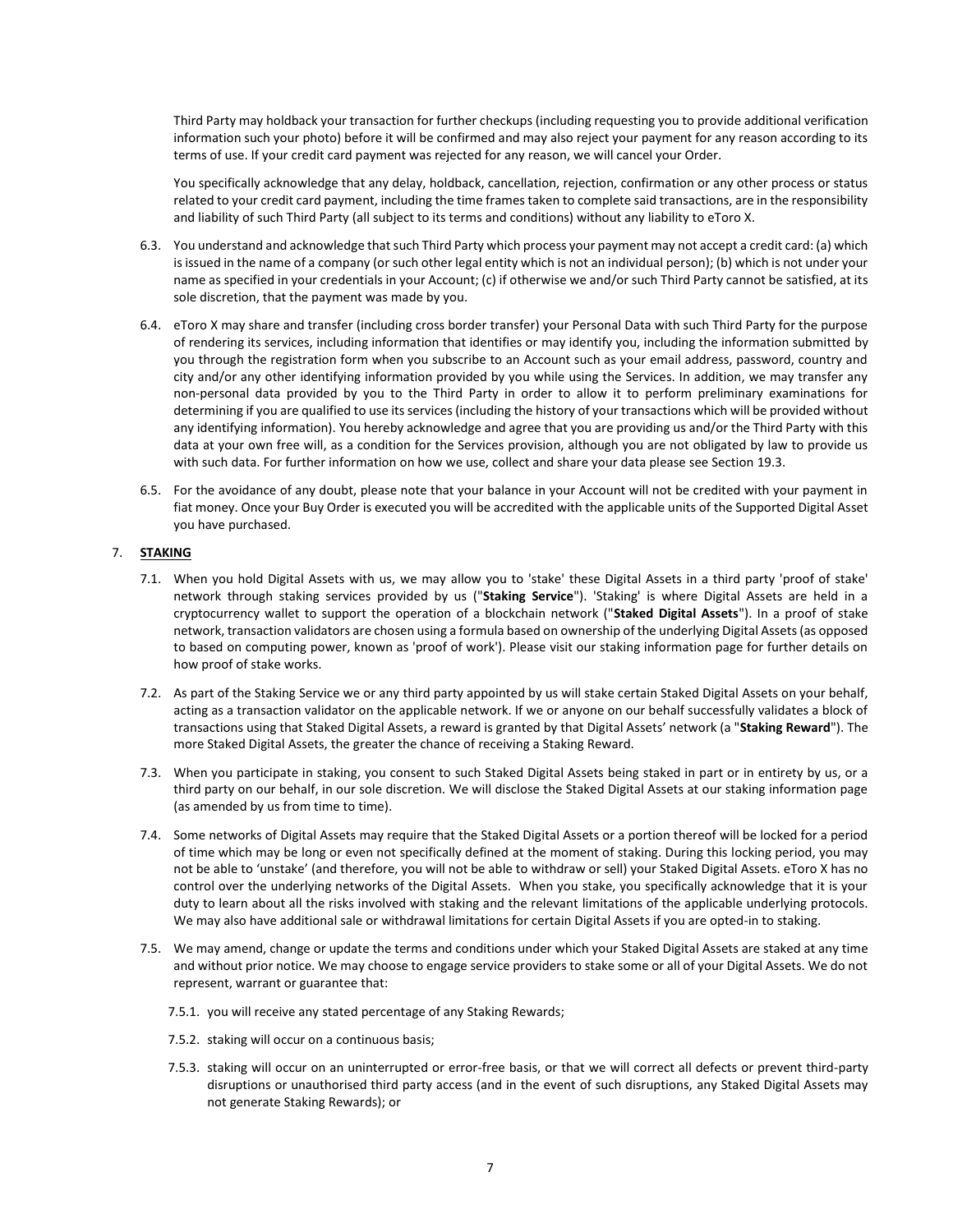- 7.5.4. any particular cryptoasset will be staked or will continue to be staked.
- 7.6. We may choose to support or cease supporting staking any cryptoasset at any time in our sole discretion including in case of a regulatory requirement or guidelines.
- 7.7. Where we distribute Staking Rewards to you, we will aim do so at the rates set out at our staking information page and only after receipt by us. The percentage and timing of Staking Rewards will:
	- 7.7.1. be determined by us in our sole discretion;
	- 7.7.2. be subject to our fees and any costs incurred for such transactions;
	- 7.7.3. vary according between Staked Digital Assets; and
	- 7.7.4. be detailed in your trading account.
- 7.8. You agree that we do not guarantee that we will distribute Staking Rewards to you, and that where we do so, the applicable percentage of Staking Rewards set out at our staking information page:
	- 7.8.1. are estimates only and are not guaranteed;
	- 7.8.2. may change at any time in our sole discretion; and
	- 7.8.3. may be more or less than the Staking Rewards we receive.
- 7.9. A determination by the third party proof of stake network that the Staking Service has been erroneously operated may result in a "slashing penalty", and the non-payment of the relevant Staking Rewards and/or Staked Digital Assets. We will use commercially reasonable efforts to ensure that your Staked Digital Assets will not be subject to a slashing penalty, but in the unlikely event they are, we will promptly replace your relevant Digital Assets at no additional cost to you, except where the relevant slashing penalty is as a result of:
	- 7.9.1. your acts or omissions;
	- 7.9.2. any supported protocol maintenance, bugs, or errors;
	- 7.9.3. acts by a hacker or other malicious actor.

## 8. **TOKENIZED ASSETS**

- 8.1. eToro X does not approve or disapprove the underlying technology regarding any Tokenized Asset and should not be used as a substitute for your own understanding of the risks specific to each Tokenized Asset. We give you no warranty as to the suitability of the Tokenized Asset and assume no fiduciary duty in our relations with you.
- 8.2. There is never a guarantee that there will be an active market for one to sell, buy, or convert Tokenized Asset within the eToro X platform or in alternative platforms. eToro X makes no representations or warranties about whether a Tokenized Asset supported by our platform may be traded outside of it. Any Tokenized Asset may become non-supported without notice or consent. eToro X and/or any of its affiliates and/or anyone on its behalf make no representation to buy or sell or convert any Tokenized Asset which is available as part of the Services.
- 8.3. It is hereby clarified that other than the entitlement to purchase, hold and transfer (subject to any limitations as described in these Terms) the Tokenized Asset, the Tokenized Assets will not grant you or any other person any other entitlement, in particular they will not:
	- 8.3.1. entitle you to a share in the Tokenized Asset's issuer's profits (such as, but not limited to, payment of dividends), or to exercise voting rights in relation to the issuer;
	- 8.3.2. entitle you to vote on the day-to-day business or strategic operations of the Issuer of the Tokenized Asset;
	- 8.3.3. entitle you to any kind of return (whether income or profit);
	- 8.3.4. entitle you to any contractual right to be repaid the purchase price of the Tokenized Asset;
	- 8.3.5. entitle you to the fiat currency and/or commodity and/or the other financial instrument to which the value of the Tokenized Asset is connected, or grant you a right of any kind in relation to such fiat currency and/or commodity and/or the other financial instrument;
	- 8.3.6. represent any other type of claim on the issuer of the Tokenized Asset or any other person for return of any monetary value;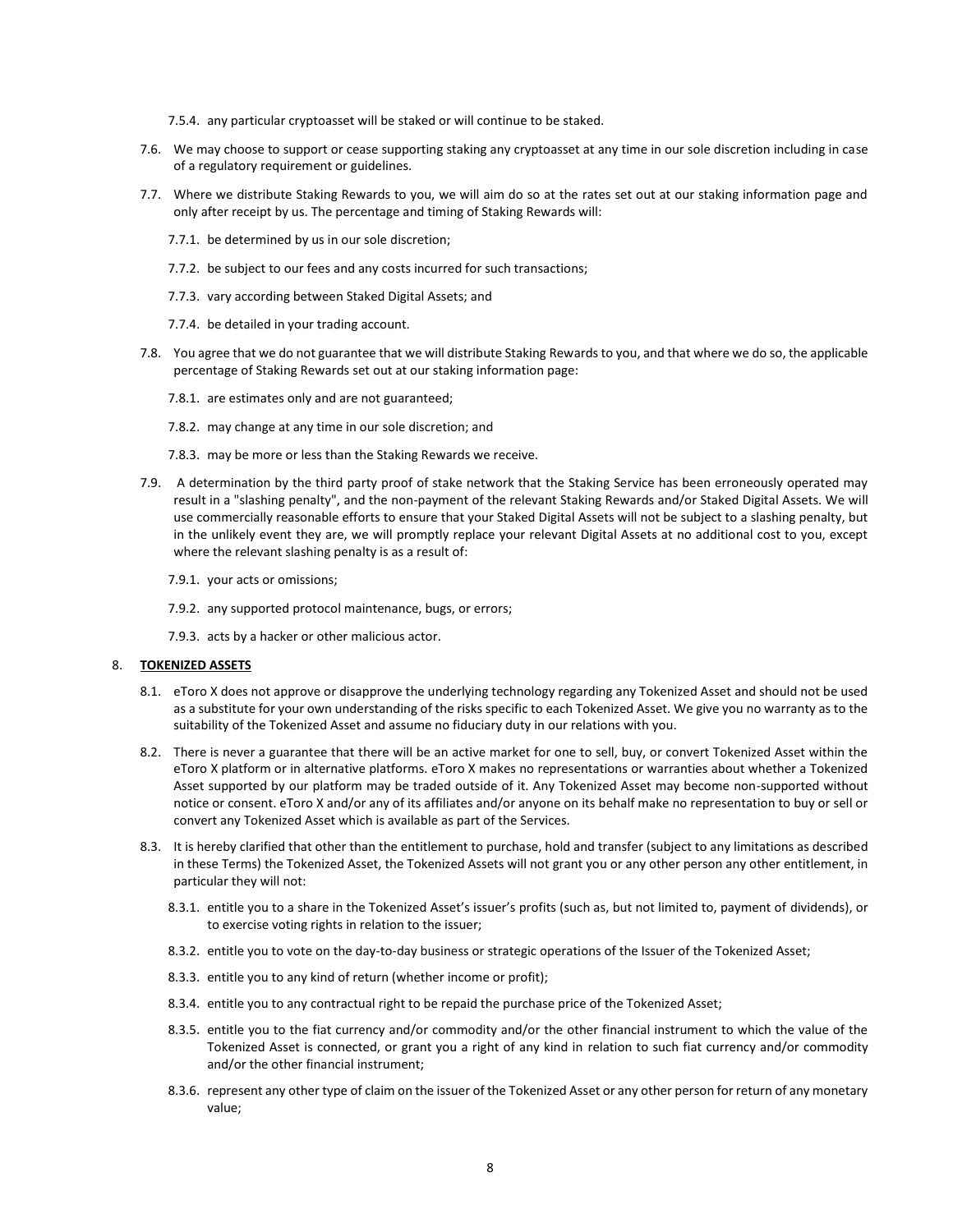- 8.3.7. oblige any person to make a payment or entitle any person to a receive a payment.
- 8.4. Supported Tokenized Assets may not be withdrawable as shall be indicated on eToro X's platform, thus if you close your Account you are advised to first use the Services for the conversion (subject to any limitations as described in these Terms) of any non-withdrawable Supported Tokenized Assets into withdrawable Supported Tokenized Assets in order to have such assets withdrawn before closure of the Account. eToro X assumes no responsibility or liability in connection with any loss due to your closure of your Account.

# 9. **EXECUTION PRICE**

- 9.1. We may present via the platform indicative prices of Supported Digital Assets quoted in fiat money and/or in any other Digital Asset. Such prices are produced and provided by us and/or by any Third Party including our affiliates. The indicative prices presented to you shall reflect the prices made available by us at the time displayed. Such prices shall not necessarily reflect the prices for the Supported Digital Asset as quoted by other third parties in which the Supported Digital Asset may be traded or presented, including eToro X exchange. eToro X disclaims any liability with respect to any such discrepancies. All prices are indicative only and provided solely for convenience and for informational purposes to assist you to make your own decisions and do not constitute any offer or advice made by us.
- 9.2. Your Order shall be executed at the prevailing price(s) at the time your Order is executed. eToro X's and/or Third Party's fees and commissions (including blockchain fees) shall be added or deducted to the execution price and shall be deducted from the amount of Support Digital Assets purchased or converted and/or from the fiat currency paid by you. The number of units of Supported Digital Assets purchased or converted as shall be presented in your Account and you accept said number of purchased/converted units as complete and final on your part. You acknowledge and confirm that your Execution prices may be significantly higher or lower than those displayed at the time you placed the Orders, due the time required to execute your Order (including delays as detailed in these Terms) and the high volatility of the Digital Asset markets.

## 10. **TRANSMISSION DELAYS**

- 10.1. Security-Related Delays. eToro X Services involves several security measures and layers to increase the security of your Digital Asset storage at eToro X. For this reason, Orders may take longer than a standard transaction(s). You acknowledge and agree that Orders may be delayed.
- 10.2. Information-Retrieval-Related Delays. eToro X securely stores the wallet private keys which are under our control. As a result, it may be necessary for eToro X to retrieve certain information in order to facilitate an Order in accordance with your instructions, which may delay the initiation or crediting of such Order by 48 hours or more.
- 10.3. Verification-Related and Discretionary Delays. You acknowledge and agree that an Order facilitated by eToro X may be delayed for an indefinite period or cancelled by us for any additional reason such as check-ups made under any applicable AML regulation and any other reason within eToro X's sole discretion.
- 10.4. No Liability for Delays. You acknowledge and agree that eToro X will not have any liability for any delays due to the foregoing or to network congestion or any other reason outside of eToro X's control.

## 11. **OWNERSHIP OF YOUR DIGITAL ASSET**

eToro X does not obtain any ownership in your Digital Asset that you store in your Hosted Wallet, except for such rights as described in section 23 below.

## 12. **PROHIBITED USE**

- 12.1. General. In connection with your use of the eToro X Services, and your interactions with other users and third parties you agree and represent that you will not engage in any [Prohibited Use](https://www.coinbase.com/legal/user_agreement?country=uk#appendix-1:-prohibited-businesses-and-prohibited-use) as defined in **Appendix 1**. The specific types of use listed below are representative, but not exhaustive. If you are uncertain as to whether or not your use of eToro X Services involves a Prohibited Use, or have questions about how these requirements apply to you, please submit a request to our customer support. We reserve the right to monitor, review, retain or disclose any information as necessary to satisfy any applicable law, regulation, sanctions programs, legal process or governmental request. We reserve the right to cancel or suspend your Account or block transactions or freeze funds immediately and without notice if we determine, in our sole discretion, that your Account is associated with a Prohibited Use or a Prohibited Business.
- 12.2. Reserved Rights. We reserve the right at all times to monitor, review, retain and disclose any information as necessary to satisfy any applicable law, regulation, sanctions programs, legal process or governmental request. We reserve the right to cancel or suspend your Account and block transactions or freeze funds immediately and without notice if we determine, in our sole discretion, that your Account is associated with a Prohibited Use.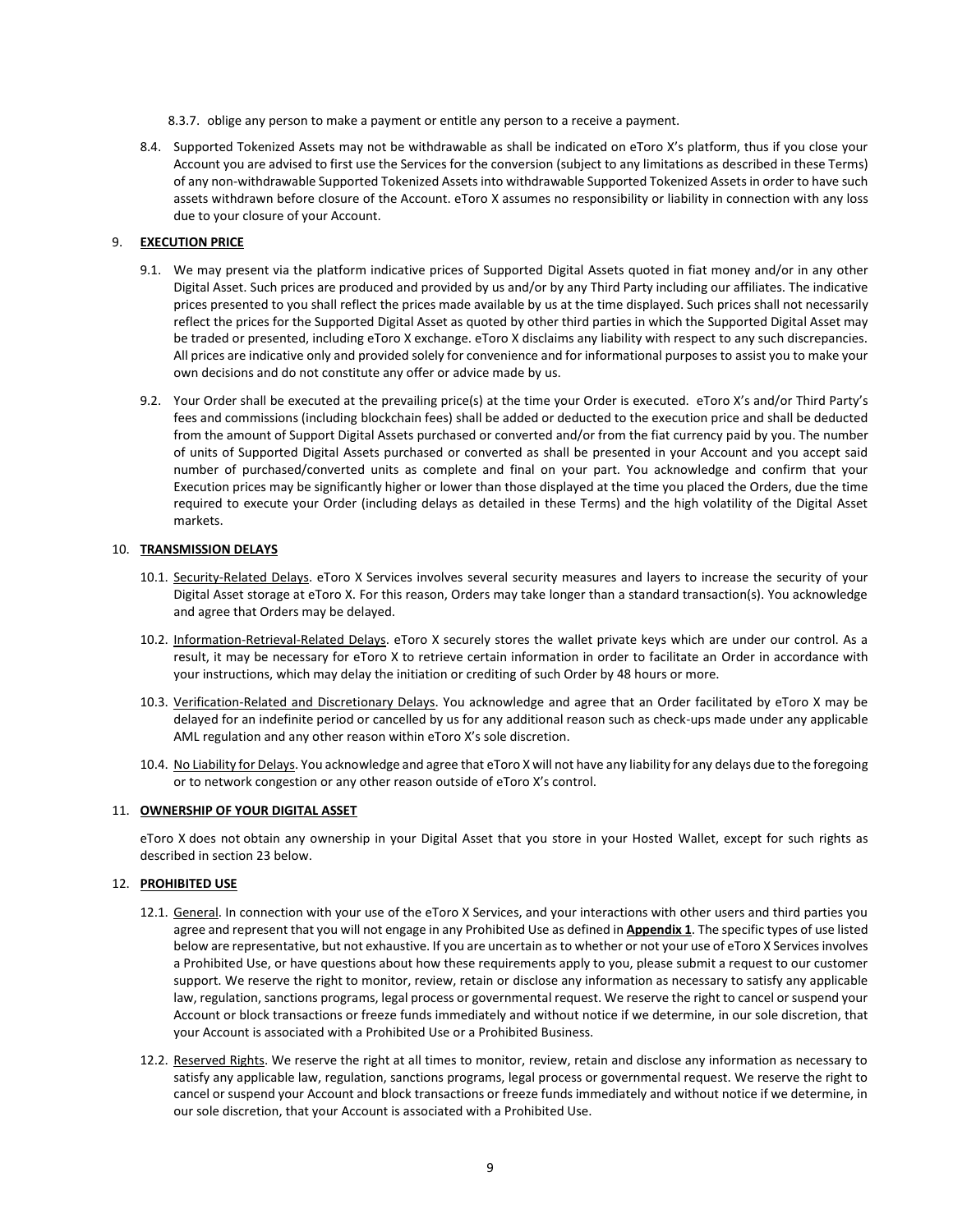# 13. **FEES**

- 13.1. Fees and Commissions. By using our Services you will be subject to certain fees and commissions as set forth in eToro X's then-current Fee Page available at<https://etorox.com/customer-service/fees/index.html> (the **"Fees Page"**) at the time of the relevant transaction, or as presented to you when transacting via the Services. eToro X may revise or update the Fees Page in its sole discretion from time to time. You authorize eToro X to automatically debit your Account for any commissions, charges and fees.
- 13.2. Delayed and Failed Transaction Fees. Additional charges may also be incurred by you in the case of delayed or failed settlement of a transaction. Any such amounts will be your responsibility and where appropriate will be deducted from your account.
- 13.3. Additional Fees. We may charge you for the provision by us to you of market data or any other account feature or such other fees as we reasonably decide from time to time (such as withdrawal or deposit fees), as set forth in the Fees Page.
- 13.4. Network Fees. eToro X will charge network fees (miner fees) to process Orders on your behalf. eToro X will calculate the network fee in its discretion. The final network fee shall be charged at the time of the transaction.
- 13.5. Inactive Account. If your Account is defined as an Inactive Account (defined below), an Inactivity Fee may be payable by you. Once an Account is deemed Inactive, we may deduct an Inactivity Fee in the amount set out on our Fees Page, out of you available Supported Digital Assets available in your Account. Such monthly fees shall be deducted until the value of the Supported Digital Assets in the Account has reached zero and dormant Account with a balance of zero Supported Digital Assets may be closed by us. You can avoid the deduction of the Inactivity Fee if you log into your Account and eToro X will cease to deduct the Inactivity Fee unless your Account shall become Inactive again, but we shall not refund any Inactivity Fees already deducted from the Account prior to such log in. For the purpose of these Terms, the term "**Inactive Account**" shall mean: (a) if you have not deposited Supported Digital Assets into your Account and have not logged into your Account for a period of at least 120 days; and (b) if you have deposited Supported Digital Assets into your Account and have not logged into your Account for a period of at least 12 months.

# 14. **TAXES**

Our fees do not include any taxes, levies, duties or similar governmental assessments of any nature, including, for example, valueadded, sales, use or withholding taxes, assessable by any jurisdiction whatsoever (collectively, **"Taxes"**). You are responsible for paying all Taxes associated with your Account hereunder, including all applicable country, federal, state and local taxes if applicable. If we have the legal obligation to pay or collect Taxes for which you are responsible, we will invoice you and you will pay that amount unless you provide us with a valid tax exemption certificate authorized by the appropriate taxing authority. You also agree that we may set-off such amounts in accordance with terms 26.2.

## 15. **DIGITAL ASSET PROTOCOLS**

- 15.1. No Ownership. eToro X does not own or control the underlying software protocols which govern the operation of Digital Assets supported by us. Digital Assets protocols are open source and anyone can use, copy, modify, and distribute them.
- 15.2. Operation of Digital Assets Protocols. eToro X is not responsible for the operation of the underlying protocols and eToro X makes no guarantee of their functionality, security, or availability. The underlying protocols are subject to sudden changes in operating rules (**"Forks**"), and such Forks may materially affect the value, function, or even the name of the Digital Assets you hold in your Hosted Wallet. In the event of a Fork, eToro X retains the right to suspend its operations (with or without advance notice to you) and may (a) configure or reconfigure its systems or (b) decide not to support (or cease supporting) the Forked protocol entirely. eToro X may, but is not obligated to do so, adjust your Account in respect of a Fork depending on the circumstances of each event attributable to any specific Digital Asset held by you. In doing so we will make efforts to effect such adjustment on the basis of good faith and fairness and, where appropriate, by taking such action as is consistent with market practice or taking into account the treatment we may receive from our counterparties or any relevant third party**. You acknowledge and agree that eToro X assumes absolutely no responsibility whatsoever in respect of an unsupported branch of a Forked protocol.**

## 16. **TECHNICAL FEATURES AND REQUIREMENTS**

16.1. General. You acknowledge that the Services are beta versions in the process of development. Consequently, the Services and the software are unstable and may not work error free. We do not warrant that the functions contained in the Services or the software will meet your requirements or that the operation of the Services or the software will be uninterrupted or error free. Moreover, we reserve the right, at any time and for any reason, to discontinue, redesign, modify, enhance, change, patch the software or the Services including without limitation, the structure, specifications, "look and feel," navigation, features and other elements of the software or the Services or any part thereof.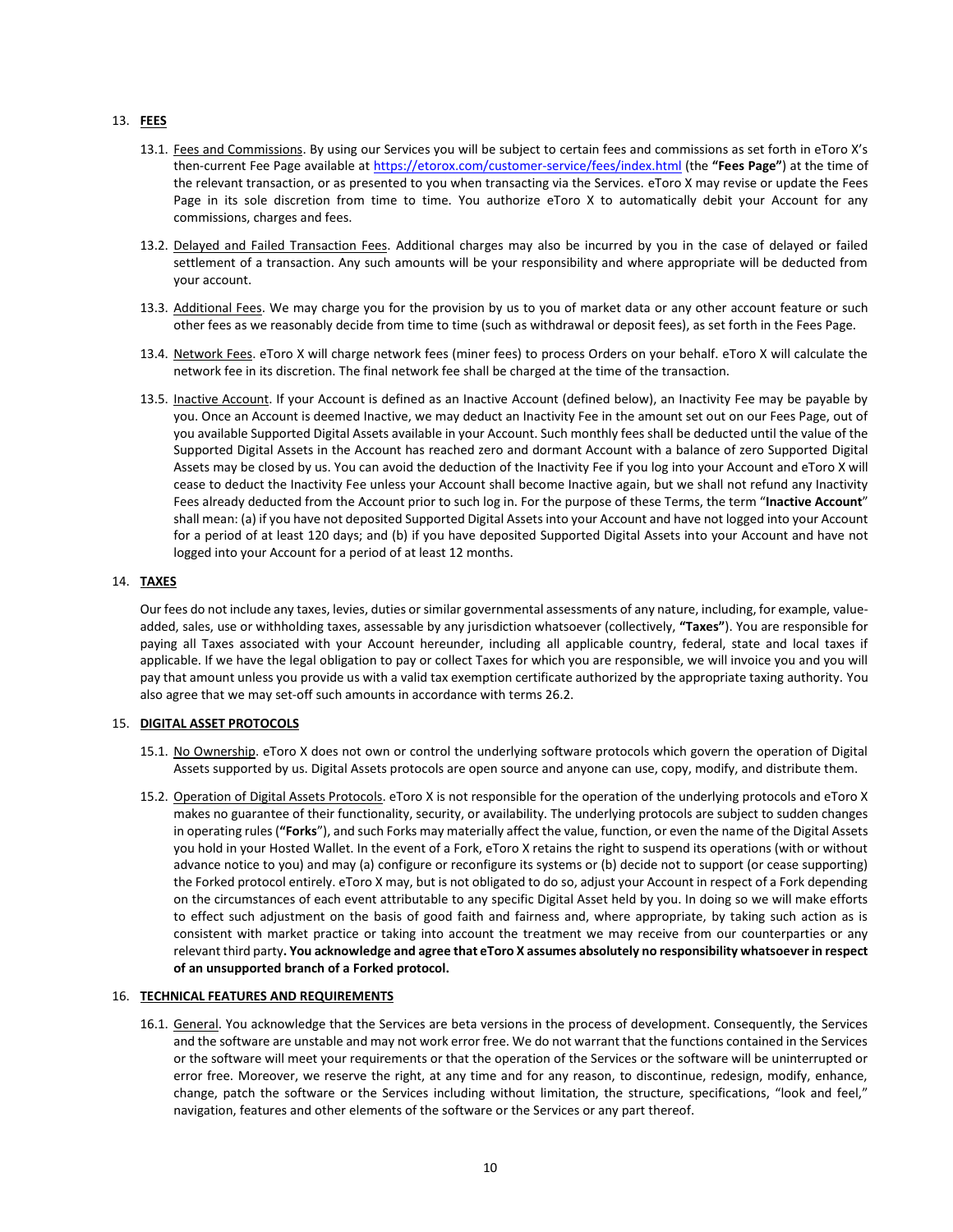- 16.2. Technical Requirements to Use Our Services. You must provide and maintain adequate technical means by which you access our Services. These technical means must include at least a personal computer/mobile device/tablet, internet access by any means and telephone or other access line. Access to the internet is an essential feature and you shall be solely responsible for any fees necessary in order to connect to the internet. Furthermore, as you are using your personal computer in order to access our Services you are strictly and solely liable for the integrity and proper storage of any data associated with our Services. By using our Services, you represent and warrant to us that you have installed and implemented appropriate means of protection relating to the security and integrity of your computer and that you have taken appropriate action to protect your system from computer viruses or other similar harmful or inappropriate materials, devices, information or data. We will not be liable to you in the event that your computer system fails, damages, destroys or formats your records and data. Furthermore, if you incur delays or any other form of data integrity problems that are a result of your hardware configuration or mismanagement, we shall not be liable. You further undertake to protect us from any wrongful transmissions of computer virus or other similarly harmful or inappropriate material or device to our system from your personal computer.
- 16.3. Technical Problems and Difficulties**.** As a provider of technology, we remind you that in some circumstances the use of the internet can at times be unreliable and at times you may experience trouble connecting. Notwithstanding, and recognizing the above, you hereby undertake that we will not be liable, and you will not hold or seek to hold us or any of our officers, employees agents or service providers liable, for any technical problems, system failures and malfunctions, communication line failures, equipment or software failures or malfunctions, system access issues, system capacity issues, high internet traffic demand, security breaches and unauthorized access arising from you transmission of information to us, and other similar computer problems and defects. We do not represent, warrant, guarantee or claim that you will be able to access or use our Services at all times and from any location.
- 16.4. Maintenance Shut Downs**.** eToro X may, in its sole discretion, make unscheduled deployments of changes, updates or enhancements to the Services at any time. We may add or remove functionalities or features, and we may discontinue the Services altogether. We maintain our continuing right to shut down our operations and close our Services to our customers at any time. We may do so at any given time, without notice. Depending on your device settings, we may automatically check your version of the app, and automatically download to your device new versions of the app.

# 17. **SUSPENSION AND TERMINATION OF ACCOUNT**

- 17.1. General. We reserve the right, to suspend, restrict, or terminate your access to any or all of the Services, or deactivate or cancel your Account at any time in our sole discretion, with or without cause, and with or without notice, without incurring liability of any kind. For example, we may suspend or terminate your access to or use of the Services for any of the following: (a) the actual or suspected violation of these Terms; (b) the use of the Services in a manner that may cause eToro X to have legal liability or disrupt others' use of the Services, and; (c) scheduled downtime and recurring downtime, or unplanned technical problems and outages; (d) inconsistent information regarding your identity (which are considered reasonable at the sole discretion of eToro X); (e) a pending compliance review; (f) the request of or order of an authority, governmental body, regulator, justice or judicial body, police, etc., which in the sole discretion of eToro X is reasonable; (g) we are so required by a facially valid subpoena, court order, or binding order of a government authority; (h) we reasonably suspect you of using your Account in connection with a [Prohibited](https://www.coinbase.com/legal/user_agreement?country=uk#appendix-1:-prohibited-businesses-and-prohibited-use) Use; (i) your Account is subject to any pending litigation, investigation, or government proceeding or we perceive a heightened risk of legal or regulatory non-compliance associated with your Account activity; (j) our service partners are unable to support your use; or (k) you take any action that eToro X deems as circumventing eToro X 's controls, including, but not limited to, opening multiple Accounts or abusing promotions which eToro X may offer from time to time.
- 17.2. Discretionary Procedures. If eToro X suspends or closes your Account, or terminates your use of the Services for any reason, we may provide you with notice of our actions according to our sole discretion, unless a court order or other legal process prohibits eToro X from providing you with such notice. You acknowledge that eToro X's decision to take certain actions, including limiting access to, suspending, or closing your Account, may be based on confidential criteria that are essential to eToro X 's risk management and security protocols. You agree that eToro X is under no obligation to disclose the details of its risk management and security procedures to you.
- 17.3. Transfers. Once you will be notified of your Account closure you will be permitted to transfer Digital Asset associated with your Hosted Wallet(s) at the specified timeframe as determined by eToro X, unless such transfer is prohibited under any law or regulation that may apply from time to time. If eToro X suspends or closes your Account, or terminates your use of the Services for any reason eToro X reserves the right to require you to complete any uncompleted verification process before permitting you to transfer or withdraw withdrawable Supported Digital Asset.
- 17.4. Cancellation of Your Account. You may close your Account at any time by contacting us at: [https://www.etoro.com/customer-service/?deepLink=type/wallet,](https://www.google.com/url?q=https://www.etoro.com/customer-service/?deepLink%3Dtype/wallet&sa=D&source=hangouts&ust=1547041971520000&usg=AFQjCNGO-sBISCiUtfQhhkTr-M0KgxVUnw) provided that you shall remain responsible for any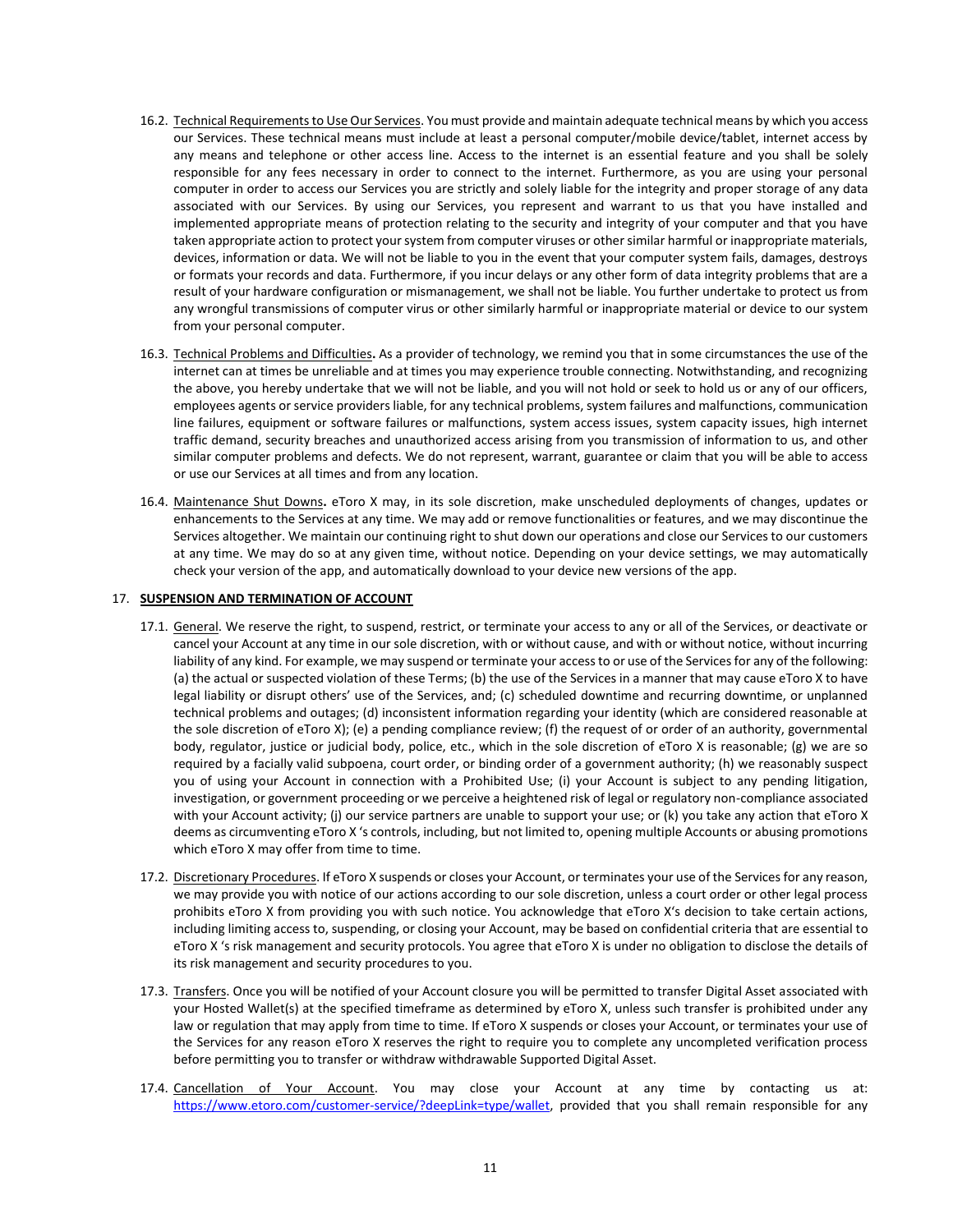activity on your Account between sending us an email and the termination of your account by us. eToro X reserves the right to withhold any Digital Asset and/or funds in the account until all your pending obligations towards us are resolved. Any decision made by eToro X regarding the matter will be final. Prior to finally terminating your Account, you should withdraw all withdrawable Supported Digital Asset. You will be required to pay any outstanding amounts owed to eToro X. You authorize us to cancel or suspend any pending transactions at the time of cancellation.

## 18. **THIRD-PARTY SERVICES**

18.1. General. We may, at our discretion, arrange for certain actions to be performed by or through a third-party which may be an unaffiliated company, or an affiliate of eToro X including unregulated entities, including but not limited to third-party wallet services providers, payment processors and/or identity and eligibility verifiers (**"Third Parties"**). Any authority granted by you to eToro X, and any limitation of liability of eToro X, shall also extend to include its affiliates, agents and any service providers. eToro X and the agents, affiliates or service providers acting on behalf of eToro X under this Section are authorized to perform the services contemplated by this Section. You consent to eToro X providing your identifying information to any requesting service provider of eToro X.

If any such Third Party fails or goes out of business, there is no specific legal protection that covers you for losses arising from any Digital Assets we may have held for you with such Third Party. Depending on the structure and security of the Account, some may be vulnerable to security breaches, resulting in the theft of virtual currency or loss of customer assets. eToro X will not be responsible in the event of losses caused by those Third Parties. We will not be liable to you for any act or omission of any such third-party including but not limited in regard to information provided by such third-party, except where we have acted negligently or fraudulently.

- 18.2. Third-Party Services. You may be made aware of or offered services, content, features, products, non-eToro X applications, offers and promotions provided by third parties (individually and collectively, **"Third-Party Services"**). We may make Third-Party Services available to you. However, our inclusion or promotion of Third-Party Services does not reflect a sponsorship, endorsement, approval, investigation, verification and certification or monitoring of such Third-Party Services by eToro X. Your acquisition of Third-Party Services, and any exchange of data between you and any provider of Third-Party Services, is solely between you and such provider. eToro X does not warrant Third-Party Services in any way. Under no circumstances will we have any liability for Third-Party Services. You choose to use any Third-Party Services at your own risk, and under terms and conditions agreed between you and the provider of Third-Party Services that are different from the provisions of these Terms. You further acknowledge that we have no control over third-party Services and that you may be charged fees by the Third-Party Service provider. EToro X is not responsible for any Third-Party Services' fees. You are solely responsible for your use of the Third-Party Service, and you agree to comply with all terms and conditions applicable to any Third-Party Service when using such.
- 18.3. Third-Party Applications. The Services may contain features designed to interoperate with a third-party service, program, website or content that is provided, owned or licensed by you or a third party (**"Third-Party Application"**). To use such features, you must procure Third-Party Applications from the providers of such Third-Party Applications, and may be required to grant us access to your account on the Third-Party Applications. If you enable a Third-Party Application for use with the Services, you grant us permission to allow the provider of that Third-Party Application to access your information and Personal Data as required for the operation of that Third-Party Application with the Services. We are not responsible for any disclosure, modification or deletion of content or Personal Data resulting from access by a Third-Party Application. If the provider of a Third-Party Application ceases to make the Third-Party Application available for operation with the corresponding Services features on reasonable terms, we may cease providing those Services features without entitling you to any refund, credit, or other compensation.
- 18.4. Third-Party Payments. eToro X has no control over, or liability for, the delivery, quality, safety, legality or any other aspect of any goods or services that you may purchase or sell to or from a third party (including other users of eToro X Services). eToro X is not responsible for ensuring that a buyer or a seller you may transact with will actually complete the transaction or is authorized to do so. If you experience a problem with any goods or services purchased from, or sold to, a third party in connection with Digital Asset transferred using the Services, or if you have a dispute with such third party, you must resolve the dispute directly with that third party. If you believe a third party has behaved in a fraudulent, misleading, or inappropriate manner, or if you cannot adequately resolve a dispute with a third party, you may notify eToro X customer support so that we may consider what action to take, if any.

## 19. **DATA ACCURACY**

19.1. Although we intend to provide accurate and timely information on the eToro X platform, website or app, such information may not always be entirely accurate, complete or current and may also include technical inaccuracies or typographical errors. In an effort to continue to provide you with as complete and accurate information as possible, information may be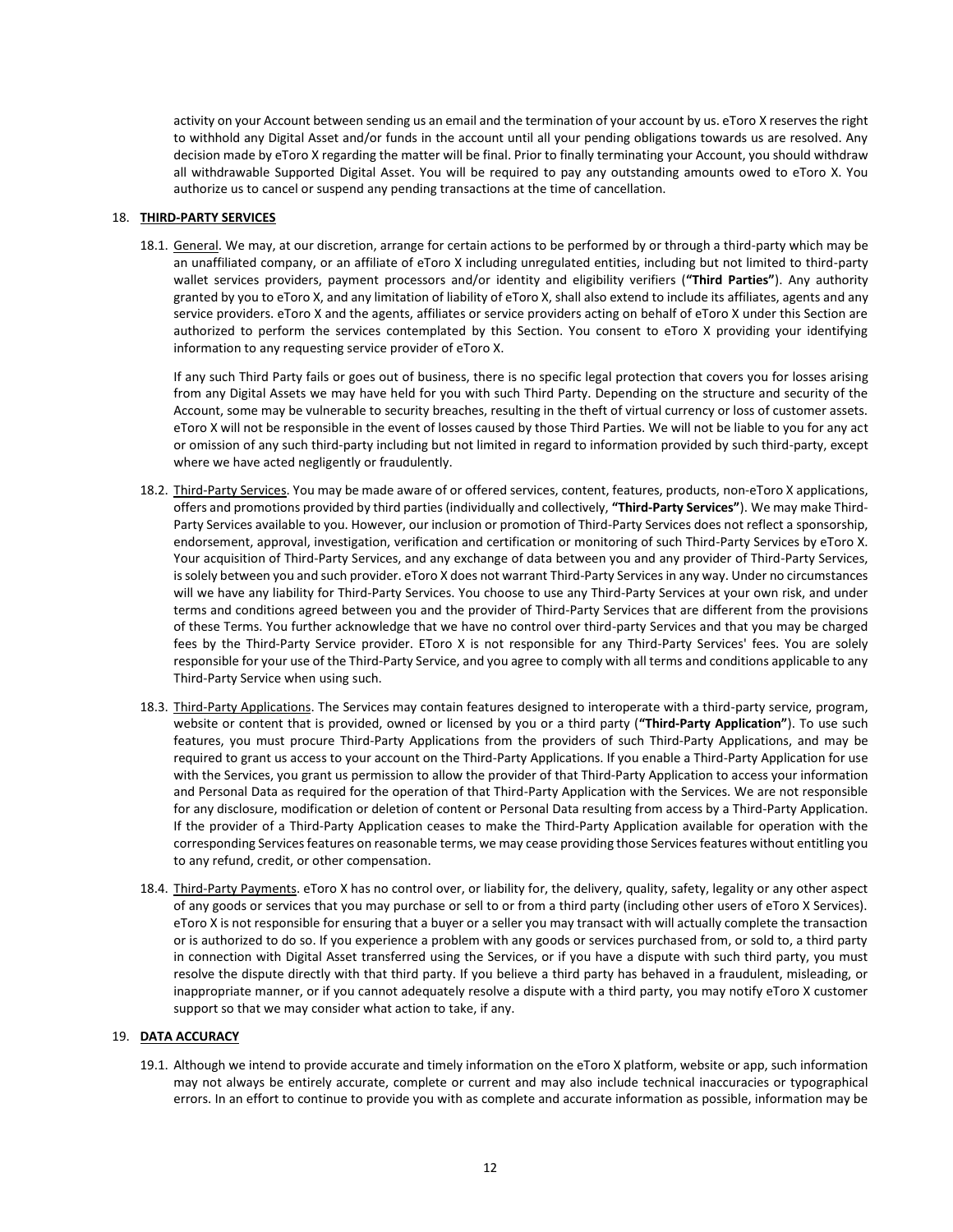changed or updated from time to time without notice, including, without limitation, information regarding our policies, products and services. Accordingly, you should verify all information before relying on it, and all decisions based on information contained on the eToro X's platform, website or app are your sole responsibility and we shall have no liability for such decisions. Links to third-party materials (including without limitation, websites) may be provided as a convenience but are not controlled by us. You acknowledge and agree that we are not responsible for any aspect of the information, content, or services contained in any third-party materials or on any third-party sites accessible or linked to the eToro X website or app.

19.2. You agree that all risk associated with the use of, or reliance on, any of the information accessed through the Services, including the prices of Supported Digital Assets, rests with you. You further agree that we shall not be responsible or liable, directly or indirectly, in any way for any loss or damage of any kind incurred as a result of, or in connection with your use of, or reliance on, any of the information on our platform.

## 20. **OWNERSHIP OF INTELLECTUAL PROPERTY RIGHTS**

- 20.1. Ownership. We are the exclusive owner and retain all right, title, and interest (including all copyright, trademark, patent, trade secrets, and all other intellectual property rights) in our Services and all content on our Services, including our trademarks, service marks, designs, logos, slogans, URLs, and trade names that are displayed on our Service and the prices quoted by us, (the **"eToro X Materials"**). eToro X Materials constitutes valuable confidential information. Accordingly, you may use it only for your own trading purposes and you may not redistribute the data in any way for commercial or other purposes. Subject to clause 19.2 below, eToro X grants you no license or consent to use or display or use in any manner eToro X Materials
- 20.2. License. eToro X grants you a, non-transferable, non-exclusive license to use the Services as provided to you by eToro X. This license is conditioned upon and restricted by the terms and conditions contained in these Terms. Further, this license is for personal and non-commercial use. You may not (and you may not permit anyone else to) copy, modify, create a derivative work of, reverse engineer, decompile or otherwise attempt to extract the source code of the Services and eToro X Materials, or any part thereof. You may not assign (or grant a sub-license of) your rights to use the Services, grant an interest in or over your rights to use the Services, or otherwise transfer any part of your rights under these Terms. If eToro X provided you access to any of the Services (for example, a mobile app) in return for a fee, this license is conditioned upon your payment of the fees due. These Terms do not grant to you any license or permission to copy, distribute, modify or otherwise use any application programming interface and/or eToro X Materials, notwithstanding any provision to the contrary. No title to or ownership of any proprietary rights and/or eToro X Materials related to the Services is transferred to you pursuant to these Terms. All rights not explicitly granted to you under these Terms are reserved by eToro X. The license granted under this Section will automatically terminate if we suspend or terminate your access to the Services.
- 20.3. Feedback. We will own exclusive rights, including all intellectual property rights, to any feedback, comments, recommendations, suggestions, ideas or other information or materials regarding eToro X or our Services that you provide (including modifications, enhancements, improvements or suggested changes to the Services, or any feature or function of the Services), whether by email, posting through our Services or otherwise (**"Feedback"**). You hereby grant us and our affiliates a universe-wide, royalty free, irrevocable, perpetual license (with the right to grant and authorize sublicenses) to make, have made, use, import, offer for sale, sell, reproduce, distribute, modify, adapt, prepare derivative works of, display, publicly perform and otherwise exploit such Feedback without restriction, including in connection with the Services and any updates, extensions or successive versions of the Services. Any Feedback you submit is non-confidential and will become the sole property of eToro X. We will be entitled to the unrestricted use and dissemination of such Feedback for any purpose, commercial or otherwise, without acknowledgment or compensation to you. You may not use, copy or retransmit anything on our website without our permission. We reserve all rights not expressly granted herein.

#### 21. **YOUR PRIVACY**

Please review our privacy policy located at <https://etorox.com/site-assets/docs/PrivacyPolicy.pdf> (**"Privacy Policy"**) for more information about how eToro X collects, uses, records and shares your information, including your personal data.

#### 22. **COMMUNICATIONS**

We may send you emails regarding the Services including notices, updates, and amended Terms. We may also send you emails with promotional information and materials regarding eToro X's products and services that you may unsubscribe from by following instructions provided in the email. Please review our Privacy Policy for more information.

eToro X reserves the right to communicate with you by email, electronic chats, online discussions, telephone, fax, post, newsletters issued by us and/or any other mean of communications, whether such communication is personally addressed to you or generally addressed to all our users. By accepting these Terms you acknowledge and confirm that all such means of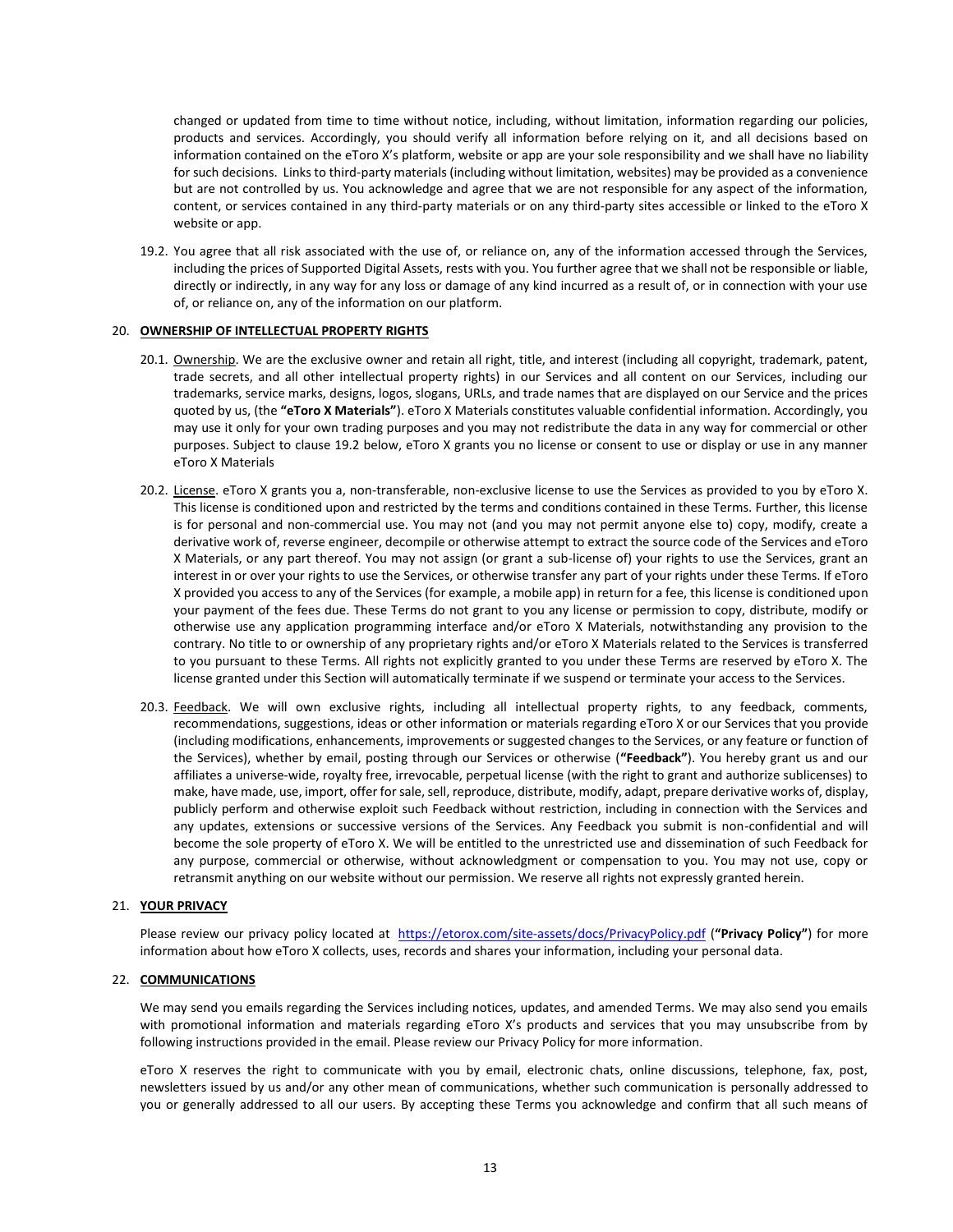communications are deemed acceptable and any such communication so provided shall be deemed to have been received by you. You further hereby consent to your Account information being available on the internet instead of having such information delivered to you by mail or email. You will be able to access account information through the trading platform using your Account credentials. We will display all of your account activity and you will be able to reports of account. Posting of account information on your online Account will be deemed delivery of confirmation and account statements.

# 23. **FORCE MAJEURE EVENTS**

- 23.1. General. We may, in our reasonable opinion, determine that a Force Majeure Event (as defined below) exists. A Force Majeure Event is a cause or condition beyond our reasonable control, which will include, but is not limited to the following: (i) any act, event or occurrence (including without limitation any act of God, strike, riot or civil unrest, act of terrorism, fire, war (declared or undeclared), industrial action, acts and regulations of any governmental or supra national bodies or authorities) that, in our opinion, prevents us from providing our Services with respect to one or more of the Supported Digital Asset; (ii) the suspension or closure of any exchange or the nationalization, government sequestration, abandonment or failure of any instrument on which we base, or to which we in any way relate, our quote, or the imposition of limits or special or unusual terms on the trading in any such market or on any such event; (iii) the occurrence of an excessive movement in the level of any transaction or exchange or our anticipation (acting reasonably) of the occurrence of such a movement; (iv) any breakdown or failure of transmission, communication or computer facilities, interruption of power supply, or electronic or communications equipment or software failure, interruption in telecommunications or Internet services or network provider services; or (v) the failure of any relevant supplier, financial institution intermediate broker, agent or principal of ours, custodian, sub-custodian, dealer, exchange, clearing house or regulatory or selfregulatory organization, for any reason, to perform its obligations; or (vi) or error or breach which shall occur in blockchain or in any other networks in which the Digital Assets are being issued or traded; or (iv) catastrophe or any other occurrence which is beyond our reasonable control (**"Force Majeure Event"**).
- 23.2. Effect of Force Majeure. If we determine that a Force Majeure Event exists, we may without notice and at any time, acting reasonably, suspend or modify the application of all or part of these Terms to the extent that the Force Majeure Event makes it impossible or impracticable for us to comply therewith, and we will not be liable in any way to you or to any other person in the event of a Force Majeure Event including for delays, failure in performance or interruption of service which result directly or indirectly from any Force Majeure Event nor for our actions pursuant to this section if we decide to take such action.

## 24. **RISKS WARNINGS**

24.1. General. The risk of loss in trading or holding Digital Asset can be substantial. You should therefore carefully consider whether trading or holding Digital Asset is suitable for you in light of your financial situation.

You acknowledge that using Digital Asset, their networks and protocols, involves serious risks. It is your duty to learn about all the risks involved with Digital Asset, their protocols and networks. Even if eToro X alerts you to some of the risks involved with Digital Asset, their protocols and networks, eToro X has no responsibility to alert you to all these risks. eToro X has no control over, and makes no representations regarding the value of Digital Asset, or the security of their networks or protocols.

You hereby further acknowledge that the Digital Assets markets are determined by demand and supply only. The Digital Assets market is a dynamic arena and their respective prices are often highly unpredictable and volatile. The prices of Digital Assets is usually not transparent and are frequently highly speculative and susceptible to market manipulation. In the worst case scenario the product could be rendered worthless. Moreover, there is always a risk that changes in the applicable legislative or regulatory regime may adversely affect the use, transfer, exchange, and value of Digital Assets. Digital Assets' markets and exchanges are not currently regulated with the same control, and customers are not entitled to the same protections, available in relation to other financial instruments. You are solely responsible for determining whether any contemplated or actioned use of the Services is appropriate based on your personal goals, financial status and risk willingness. We do not guarantee the availability of any exchange rate. We do not guarantee that you will be able to buy and/or sell your Digital Asset on the open market at any particular price or time.

24.2. No Advice or Guarantees. The content provided as part of the Services is for informational purposes only, and should not be considered legal or financial advice. We may provide information on the price, range or volatility of Digital Asset and events that have affected the price of Digital Asset, but it should not be considered as investment or financial advice and should not be construed as such. eToro X is not acting and cannot act as an advisor, including as to any financial, legal, investment, insurance or tax matters. Any information provided by eToro X is for general information only. You are solely responsible for determining whether any contemplated transaction is appropriate for you. You should consult with an attorney or other professional to determine what may be best for your individual needs. eToro X does not make any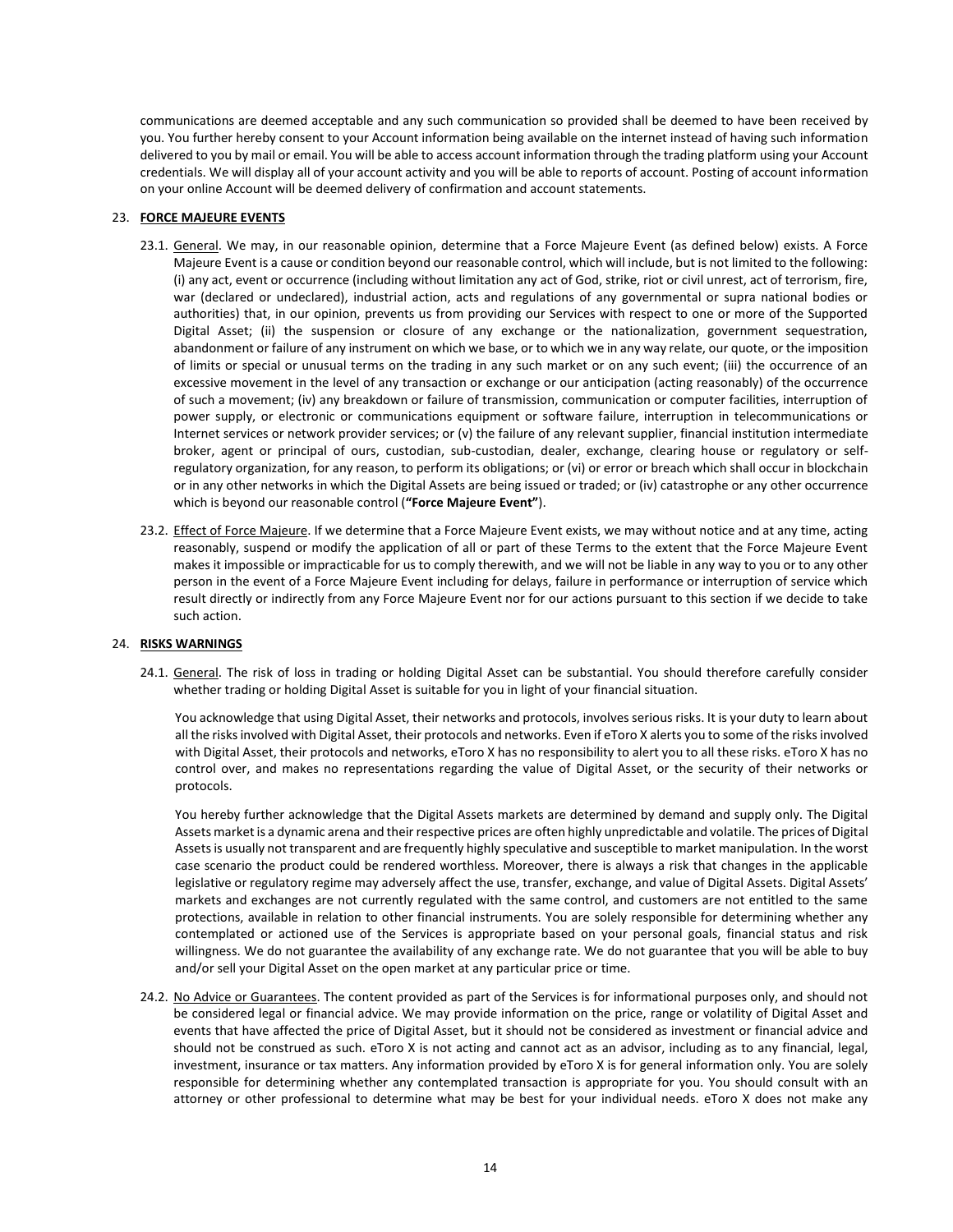guarantee or other promise as to any results that may be obtained from using the Services. You should not make any investment decision without first consulting your financial advisor and conducting your own research and due diligence.

- 24.3. Internet and Computers Transmission Risks. There are risks associated with utilizing an Internet-based system including, but not limited to, the failure of hardware, software, and Internet connections, the risk of malicious software introduction, and the risk that third parties may obtain unauthorized access to information or assets (including your Digital Assets) stored on your behalf. Additionally, there is a risk of cyber-attacks on the security, integrity or operation of the digital assets' blockchain or other underlying technology.
- 24.4. Blockchain Risks. Since blockchain is an independent public peer-to peer network and is not controlled in any way or manner by eToro X. eToro X shall not be responsible for any failure, mistake, error or breach which shall occur in blockchain or in any other networks in which the Digital Assets are being issued or traded. You will be bound and subject to any change or amendments in the blockchain system and subject to any applicable law which may apply to the blockchain. We make no representation or warranty of any kind, express or implied, statutory or otherwise, regarding the blockchain functionality nor for any breach of security in the blockchain.
- 24.5. Waiver of Risks. You hereby assume, and agree that eToro X will have no responsibility or liability for any risks contained herein. You hereby irrevocably waive, release and discharge any and all claims, whether known or unknown to you, against eToro X, its affiliates and their respective shareholders, members, directors, officers, employees, agents and representatives related to any of the risks set forth herein.
- 24.6. Operation of Cryptocurrency Protocols. See section 14.

## 25. **DISCLAIMERS AND LIMITATIONS ON LIABILITY**

# 25.1. **Disclaimer of Warranties**

**SUBJECT TO APPLICABLE LAW, OUR SERVICES ARE PROVIDED "AS IS" WITH NO WARRANTY OF ANY KIND, "WITH ALL FAULTS" AND "AS AVAILABLE". YOUR USE OF OUR SERVICES IS AT YOUR SOLE RISK. WE AND OUR LICENSORS, SERVICE PROVIDERS OR SUBCONTRACTORS (IF ANY) MAKE NO REPRESENTATIONS OR WARRANTIES OF ANY KIND, WHETHER EXPRESS, IMPLIED, STATUTORY OR OTHERWISE, INCLUDING, WITHOUT LIMITATION: (A) ANY WARRANTY THAT THE SERVICES WILL BE UNINTERRUPTED, ERROR-FREE OR FREE OF HARMFUL COMPONENTS, THAT THE CONTENT WILL BE SECURE OR NOT OTHERWISE LOST OR DAMAGED; (B) ANY IMPLIED WARRANTY OF MERCHANTABILITY, SATISFACTORY QUALITY, FITNESS FOR A PARTICULAR PURPOSE, OR NON-INFRINGEMENT; OR (C) ANY WARRANTY ARISING OUT OF ANY COURSE OF PERFORMANCE, COURSE OF DEALING OR USAGE OF TRADE; OR (D) THAT OUR SERVICES, THE BLOCKCHAIN SYSTEM OR THE SERVER THAT MAKES IT AVAILABLE, ARE FREE OF VIRUSES OR ERRORS, THAT ITS CONTENT IS ACCURATE, THAT IT WILL BE UNINTERRUPTED, OR THAT DEFECTS WILL BE CORRECTED. ETORO X MAKES NO WARRANTY OR REPRESENTATION AND DISCLAIMS ALL RESPONSIBILITY AND LIABILITY FOR: (I) THE COMPLETENESS, ACCURACY, AVAILABILITY, TIMELINESS, SECURITY OR RELIABILITY OF THE SERVICES OR ANY CONTENT; (II) ANY HARM TO YOUR COMPUTER SYSTEM, LOSS OF DATA, OR OTHER HARM THAT RESULTS FROM YOUR ACCESS TO OR USE OF THE SERVICES OR ANY CONTENT; (III) THE DELETION OF, OR THE FAILURE TO STORE OR TO TRANSMIT, ANY CONTENT AND OTHER COMMUNICATIONS MAINTAINED BY THE SERVICES; AND (IV) WHETHER THE SERVICES WILL MEET YOUR REQUIREMENTS OR BE AVAILABLE ON AN UNINTERRUPTED, SECURE, OR ERROR-FREE BASIS. NO ADVICE OR INFORMATION, WHETHER ORAL OR WRITTEN, OBTAINED FROM ETORO X, ITS AFFILIATES, RELATED COMPANIES, OFFICERS, DIRECTORS, EMPLOYEES, AGENTS, REPRESENTATIVES, PARTNERS, OR LICENSORS (COLLECTIVELY, "RELEASED ENTITIES"), OR THROUGH THE SERVICES, WILL CREATE ANY WARRANTY OR REPRESENTATION. EXCEPT AS EXPRESSLY STATED IN THESE TERMS, WE DISCLAIM ALL WARRANTIES AND CONDITIONS, EXPRESS, IMPLIED, OR STATUTORY, INCLUDING WITHOUT LIMITATION THE IMPLIED WARRANTIES OF TITLE, NON-INFRINGEMENT, MERCHANTABILITY, AND FITNESS FOR A PARTICULAR PURPOSE. YOU ACKNOWLEDGE THAT YOU HAVE NOT ENTERED INTO THIS AGREEMENT IN RELIANCE UPON ANY WARRANTY OR REPRESENTATION EXCEPT THOSE SPECIFICALLY SET FORTH IN THESE TERMS.** 

**SOME JURISDICTIONS DO NOT ALLOW THE DISCLAIMER OF IMPLIED TERMS IN CONTRACTS WITH CONSUMERS, SO SOME OR ALL OF THE DISCLAIMERS IN THIS SECTION MAY NOT APPLY TO YOU.**

# 25.2. **Limitations of Liability**

25.2.1.**IN NO EVENT WILL WE, OUR LICENSORS, SERVICE PROVIDERS OR SUBCONTRACTORS (IF ANY) BE LIABLE FOR ANY INDIRECT, SPECIAL, INCIDENTAL, PUNITIVE OR CONSEQUENTIAL DAMAGES (INCLUDING, WITHOUT LIMITATION, LOST PROFITS, LOSS OF USE, LOSS OF DATA OR LOSS OF GOODWILL), ARISING OUT OF OR IN CONNECTION WITH THESE TERMS OF USE, OR THE PERFORMANCE OR OPERATION OF OUR SERVICES, YOUR ACCESS TO, DISPLAY OF, USE OF THE SERVICES, OR WITH DELAY OR INABILITY TO ACCESS, DISPLAY OR USE THE SERVICES, ANY COMPUTER VIRUSES, INFORMATION, SOFTWARE, LINKED SITES, PRODUCTS OR SERVICES OBTAINED THROUGH THE SERVICES,**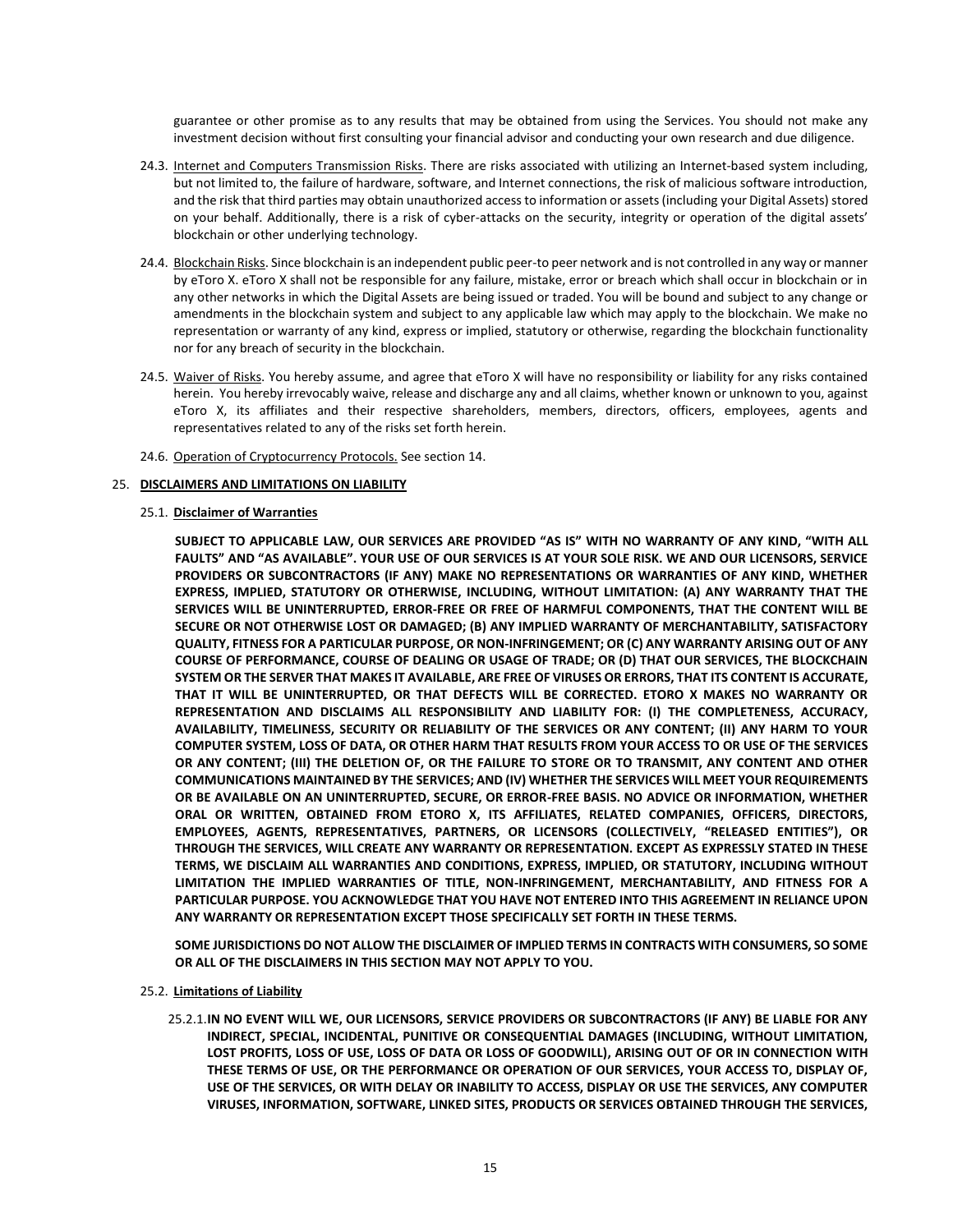**OR THE ACT OR OMISSION OF ANY BUSINESS USING OUR SERVICES OR OTHER THIRD PARTY, WHETHER SUCH LIABILITY ARISES FROM ANY CLAIM BASED UPON BREACH OF CONTRACT, BREACH OF WARRANTY, TORT (INCLUDING NEGLIGENCE), PRODUCT LIABILITY OR OTHERWISE, AND WHETHER OR NOT WE, OUR LICENSORS, SERVICE PROVIDERS OR SUBCONTRACTORS HAVE BEEN ADVISED OF THE POSSIBILITY OF SUCH DAMAGES.**

- 25.2.2.Without prejudice to any other terms of these Terms, we will have no liability to you in relation to any loss, costs or expenses that you suffer as a result of: (a) any delay or change in market conditions before we execute an order or before a transaction is completed; (b) Computer Viruses, spyware, scareware, Trojan horses, worms or other malware that may affect your computer or other equipment, or any phishing, spoofing or other attack. We advise the regular use of a reputable and readily available virus screening and prevention software. You should also be aware that SMS and email services are vulnerable to spoofing and phishing attacks, and you should use care in reviewing messages purporting to originate from eToro X; or (c) Cyber Attack - the use or operation, as a means for inflicting harm of any computer, computer system, computer software program, malicious code, computer virus or process or any other electronic system. Theft, robbery, burglary, hold up or other criminal taking of a computer, computer system, computer software program, malicious code, computer virus or process or any other electronic system is used in the commission of such act(s); (d) Internet and computers transmission risks; any communication failures, disruptions, errors, distortions or delays you may experience when trading via the Services, howsoever caused; (e) the c/protocols (such as blockchain) failure; (f) from action taken in reliance on material, or information, contained on eToro X website or on blockchain systems; or (g) Force Majeure and any other reason beyond our control.
- 25.2.3.eToro X shall not be liable for any and all losses caused by any Third Party.
- 25.2.4.In no event will the aggregate liability of eToro X, our licensors, service providers, or subcontractors for any loss or damage that arises out of, or is connected with, any of the occurrences described above exceed, the amount paid, if any, by you to eToro X for the Services in the month before your claim arose. The foregoing limitation applies under any theory of liability, including, without limitation, contract, tort, warranty, negligence or otherwise. The limitation of liability reflects the allocation of risk between the parties. The limitations specified in this Section will survive and apply even if any limited remedy specified in these Terms is found to have failed of its essential purpose. The limitations of liability provided in these Terms inure to the benefit of us, our licensors, service providers and subcontractors.
- 25.2.5.Always log into your Account through the eToro X app/site to review any transactions or required actions if you have any uncertainty regarding the authenticity of any communication or notice.
- 25.2.6.We will not be liable, in contract, or tort (including, without limitation, negligence), other than where we have been fraudulent.
- 25.2.7.Any and all indemnities, warranties, terms and conditions (whether express or implied) are hereby excluded to the fullest extent permitted under the law.
- 25.2.8.SOME JURISDICTIONS DO NOT ALLOW CERTAIN WARRANTY DISCLAIMERS OR LIMITATIONS ON LIABILITY. ONLY DISCLAIMERS OR LIMITATIONS THAT ARE LAWFUL IN THE APPLICABLE JURISDICTION WILL APPLY TO YOU AND OUR LIABILITY WILL BE LIMITED TO THE MAXIMUM EXTENT PERMITTED BY LAW.

# 26. **INDEMNIFICATION**

To the maximum extent permitted by law, you agree to defend, indemnify and hold harmless eToro X, its affiliates and their respective directors, officers, employees and agents from and against any and all third party claims, actions, suits or proceedings, as well as any and all losses, liabilities, damages, costs and expenses (including reasonable attorney's fees) arising out of or accruing from (a) your use of Services in violation of these Terms, (b) your infringement of any copyright, trademark, trade secret, trade dress, patent or other intellectual property right of any person or defamation of any person or violation of their rights of publicity or privacy, or (c) your failure to secure and keep secret your private credentials or your revealing them to any third party.

eToro X will use commercially reasonable efforts to notify you of any such claim, action and investigation or demand that is subject to your indemnification obligation.

#### 27. **SECURITY INTEREST, RIGHT OF SET OFF, LIEN AND POWER OF SALE**

- 27.1. Security Interest. As a continuing security for the performance of all your obligations (whether actual or contingent, present or future) to us you grant to us, with full title guarantee, a first fixed security interest in all the funds in your accounts or any other assets held by us or our nominees on your behalf, including the Digital Assets held for you by eToro X.
- 27.2. Right of Set-Off. All your money, securities, currencies, Digital Assets and other property which eToro X may at any time be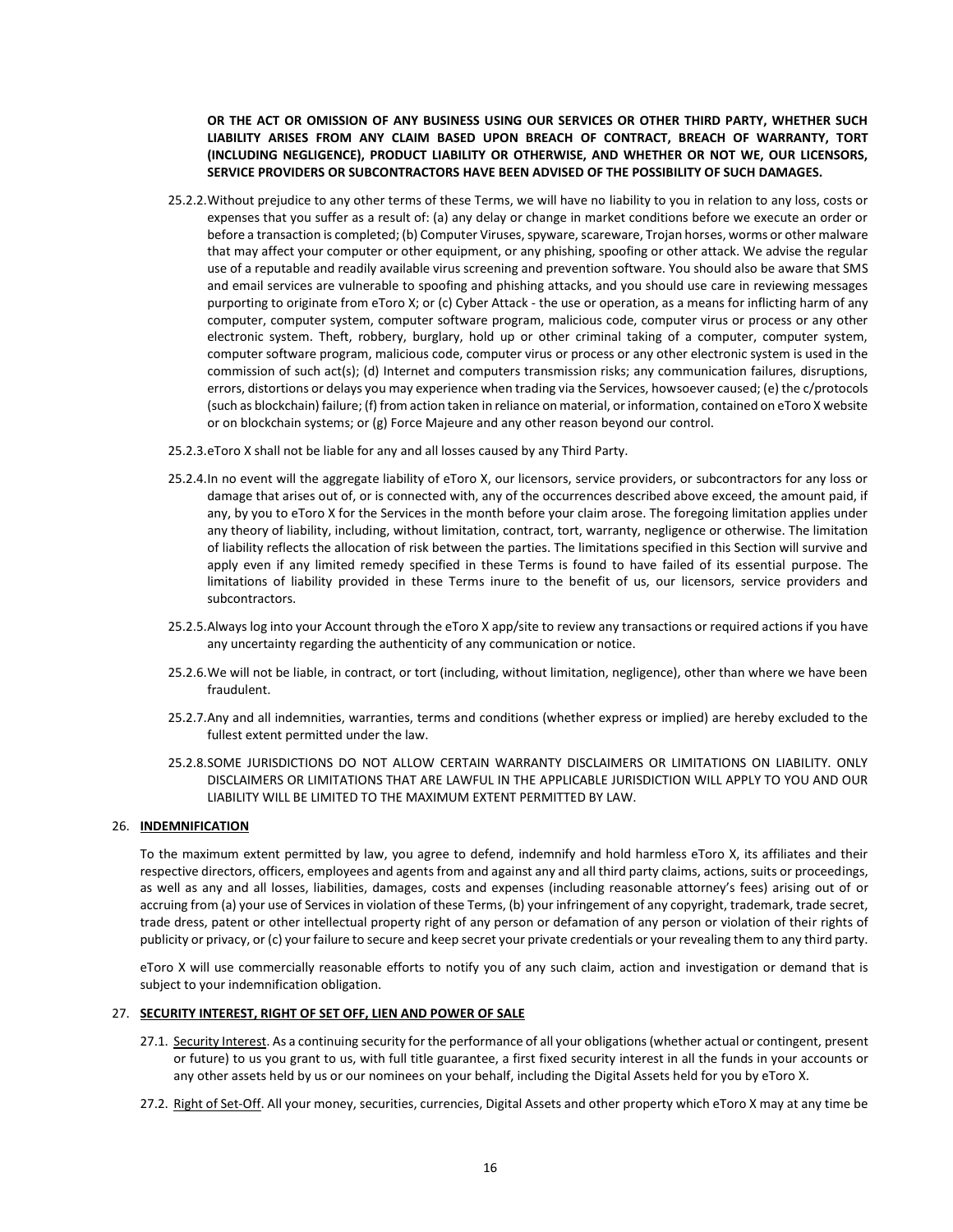holding for you (either individually, jointly with others) are subject to right of set-off by eToro X for your liabilities to eToro X, including for Taxes we are obligated to pay or collect.

- 27.3. General Lien. In addition and without prejudice to any rights to which we may be entitled under these Terms or any applicable regulations, we shall have a general lien on all assets (including your Digital Assets available in your Account) held by us or our affiliates or our nominees on your behalf until the satisfaction of your obligations.
- 27.4. Title Transfer. You acknowledge and agree that title in or ownership of a portion or all of your money, securities, currencies, Digital Assets and other property held for your benefit by us shall be transferred to us to the extent it represents an amount necessary to secure your open positions or cover your actual or future contingent or prospective obligations, such that you will not have a proprietary claim over such assets.
- 27.5. Power of Sale. If an event of default occurs, we may exercise the power to sell all or any part of any assets held in your Account, including your Digital Assets. We shall be entitled to apply the proceeds of sale or other disposal in paying the costs of such sale or other disposal and in or towards satisfaction of your obligations.

## 28. **CHOICE OF LAW AND JURISDICTION**

These Terms shall be governed by and construed in accordance with the laws of Gibraltar notwithstanding any principles of conflicts of law. The competent courts in Gibraltar shall have sole and exclusive jurisdiction regarding any dispute or claim arising hereunder. By using our Services, you agree to recognize all electronic and magnetic data and documentation as admissible evidence when settling a dispute between us.

# 29. **POTENTIAL CONFLICTS OF INTERESTS**

- 29.1. You accept and confirm that a conflict of interest may arise when the interest of eToro X and its affiliates and/or group members competes or may appear to compete with your interests under these Terms.
- 29.2. Specifically you hereby acknowledge and confirm that:
	- 29.2.1.We may assign or transfer the execution of your Orders to another member of the eToro group or companies;
	- 29.2.2.We may execute at the same time Orders by different users that are opposite to one another;
	- 29.2.3.We may establish business, including without limitation, trading relationships with other issuers of financial instruments and we may have a financial interest in such instruments;
	- 29.2.4.If we act as a counterparty with respect to a Buy Order or Conversion Services there may be inherent conflicts of interest; and
	- 29.2.5.We may compensate and/or share our revenues from your activity with our affiliates, partners and/or other similar parties performing marketing activities on our behalf
- 29.3. eToro X shall maintain policies, controls and procedures to manage the identified conflicts of interest. eToro X shall undertake ongoing monitoring of business activities to ensure that internal controls are appropriate.

# 30. **LIMITATIONS**

To the extent allowed by applicable law, you agree that you will bring any claim or cause of action arising from or relating to your access or use of our Services within one year from the date on which such claim or action arose or accrued or such claim or cause of action will be irrevocably waived.

## 31. **ASSIGNMENT**

Subject to applicable regulations, eToro X may assign these Terms or any of our rights or obligations hereunder to another registered or authorized or unauthorized or unregistered Third Party. You may not assign these Terms or any your rights or obligations hereunder to any other person or entity without our prior written consent.

#### 32. **AMENDMENTS OF TERMS AND DISCONTINUANCE OF SERVICES**

32.1. We reserve the right to amend, revise, modify, and/or change these Terms and/or the Services at any time. All changes shall take effect immediately and such updated version of these Terms shall be published in our website. You are responsible for checking this page on our website/applications periodically in order to review the current version of these Terms. If you do not agree with any such modification, your sole and exclusive remedy is to terminate your use of the Services and close your Account. You agree that we shall not be liable to you or any third party for any modification or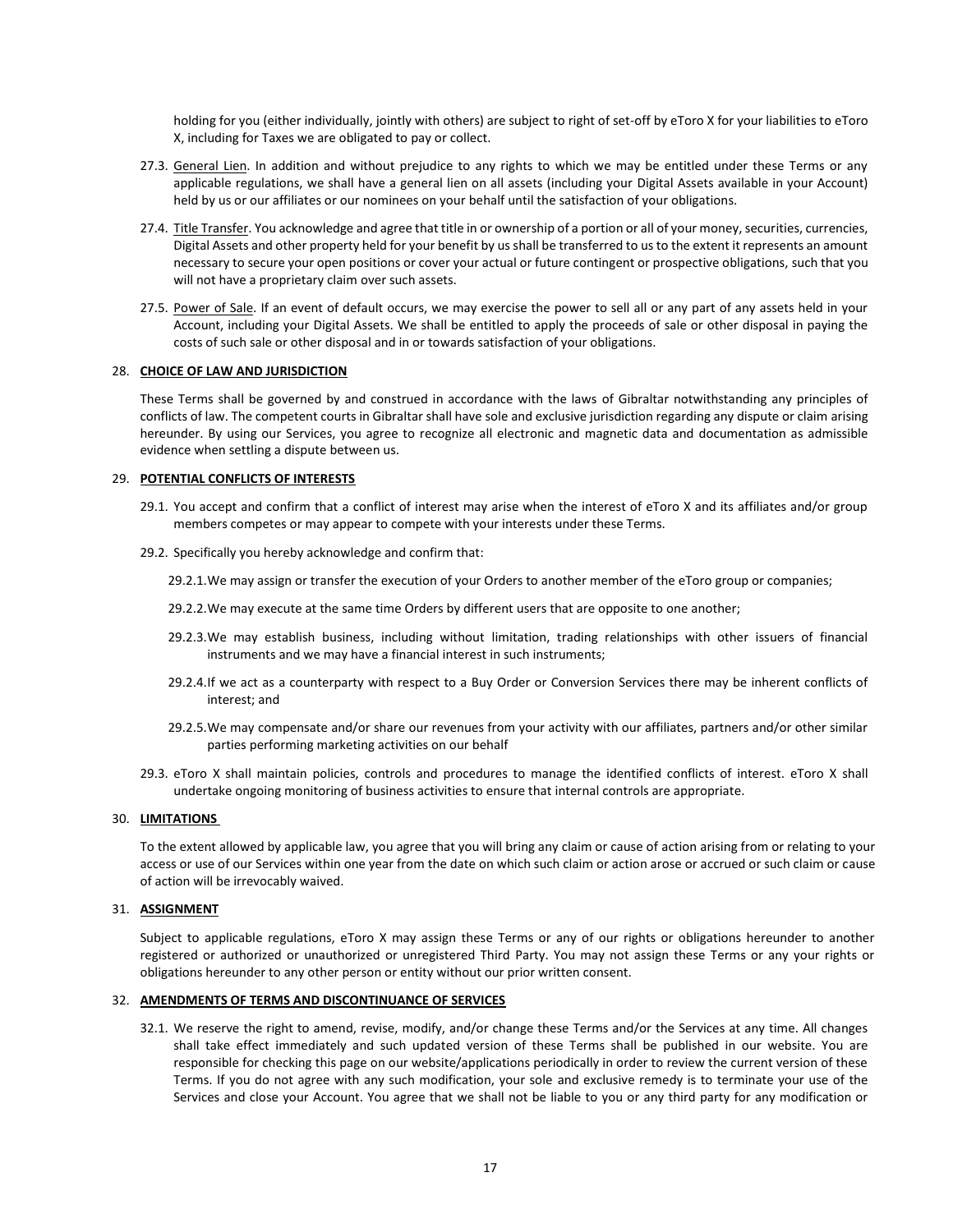termination of the Services and/or these Terms, or suspension or termination of your access to the Services, except to the extent otherwise expressly set forth herein.

32.2. We may, in our sole discretion and without liability to you, with or without prior notice and at any time, modify or discontinue, temporarily or permanently, all or any portion of our Services.

#### 33. **ERRORS**

In the event of an error, whether via our Services or otherwise, we reserve the right to correct such error and revise your transaction accordingly or to cancel the transaction.

#### 34. **LANGUAGE OF TERMS AND CONDITIONS**

eToro X may elect to provide you with these Terms and Conditions and any other documentation, information and communications ("**Communications**") in various languages. By accepting these Terms and Conditions (in any language) you acknowledge and accept that: (a) eToro X's official language is English; and (b) in the event of any discrepancy or inconsistency between any Communication in English and the same in another language, the Communication in English shall exclusively prevail.

#### 35. **ENTIRE AGREEMENT**

These Terms, including the Privacy Policy and other terms, policies and guidelines incorporated by reference as well as any other policies published on our website, constitute the entire agreement between you and eToro X and govern your use of the Services, superseding any prior agreements between you and eToro X with respect to the Services. The following Sections will survive any termination of these Terms: 23, 25, 26 and 27. Termination of these Terms shall not be construed to waive or release any claim that a party was entitled to assert at the time of such termination.

#### 36. **INDEPENDENT CONTRACTORS**

No third-party beneficiaries; Assignment. eToro X and you are not legal partners or agents of each other; instead, our relationship is that of independent contractors. This contract is solely for your and our benefit. It is not for the benefit of any other person, except for permitted successors. You may not assign or delegate these Terms, your obligations, rights or responsibilities. Any attempt by you to do so is void. eToro X may assign or delegate these Terms, its obligations, rights and responsibilities, in whole or in part, at any time with or without notice to you.

#### 37. **ENFORCEABILITY**

If any provision of these Terms is found by a court of competent jurisdiction or arbitrator to be invalid or unenforceable, the parties agree that the court or arbitrator should endeavor to give effect to the parties' intentions as reflected in the provision, and the other provisions of these Terms remain in full force and effect. If the court or arbitrator cannot do so, then the parties agree that the court or arbitrator should strike the invalid or unenforceable provisions, and that the remaining provisions be given their full force and effect.

# 38. **COMPANY USE**

If you are using the Services on behalf of an organization, you are agreeing to these Terms for that organization and representing to eToro X that you have the authority to bind that organization to these Terms (in which event, "you" and "your" will refer to that organization). Nevertheless, each individual that uses the Services or accepts these Terms on behalf of an organization agrees that the permissions given to eToro X under these Terms, and the restrictions and limitations to the rights of persons and entities using the Services, apply to each such individual. You may use the Services only in compliance with these Terms and only if you have the power to form a contract with eToro X and are not barred under any applicable laws from doing so.

#### 39. **INTERPRETATION**

The word "or" as used in these Terms has the meaning equivalent to "and/or". The terms 'include' and 'including' will be deemed to be immediately followed by the phrase "without limitation". Words used in these Terms in the singular, where the context so permits, shall be deemed to include the plural and vice versa. These Terms do not confer any rights or benefits to any third-party beneficiaries. The headings appearing at the beginning of sections have been inserted for identification and reference purposes only and must not be used to construe or interpret these Terms. The word "will" expresses an obligation equivalent to "shall". These Terms will not be construed in favour of or against any party by reason of the extent to which any party participated in the preparation of these Terms. We each agree to contract in the English language. No failure or delay by either party in exercising any right under these Terms will constitute a waiver of that right.

## 40. **NOTICES**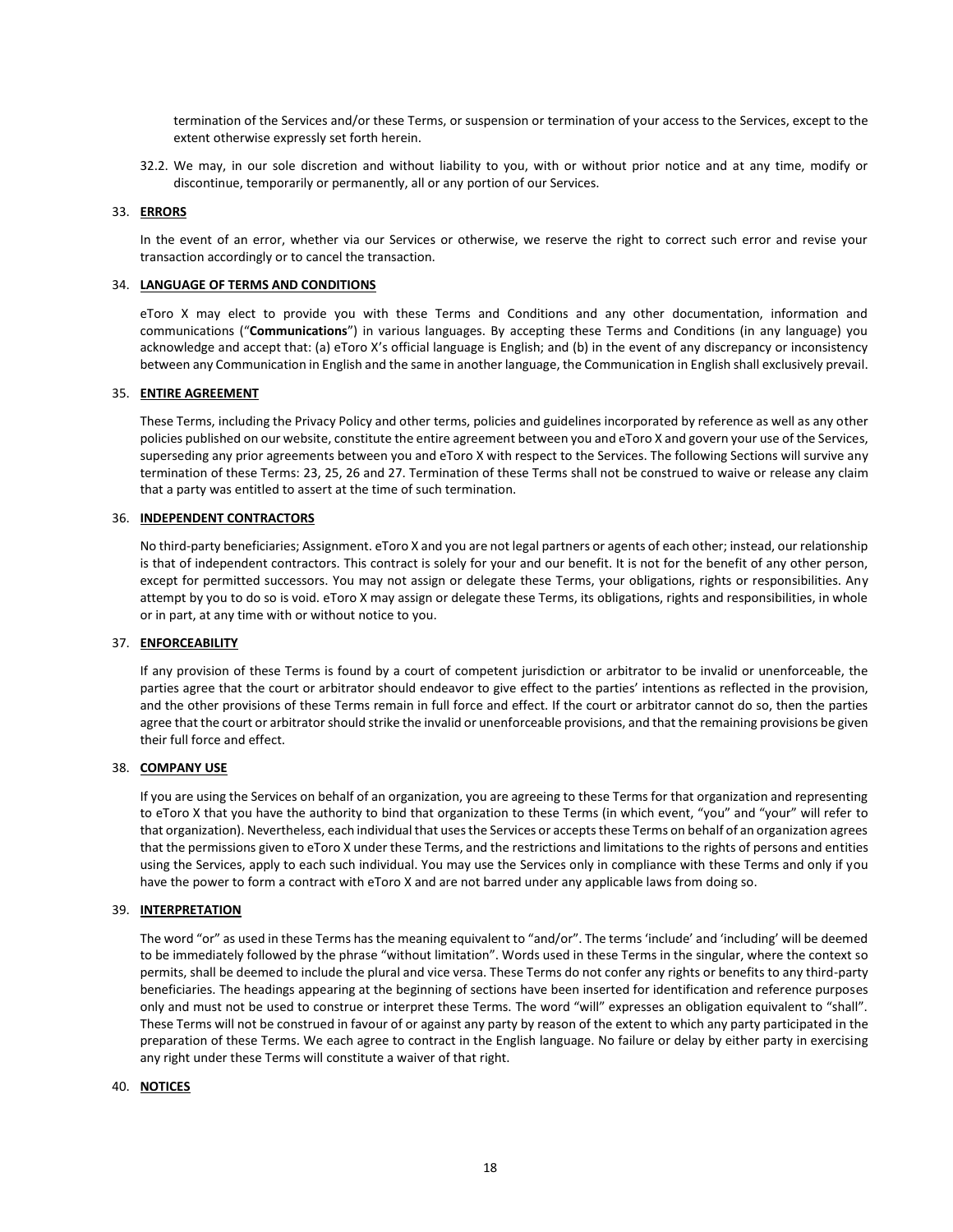Except as otherwise specified in these Terms, all notices hereunder shall be in writing and shall be effectively given upon: (i) personal delivery, (ii) delivery of certified or registered mail, or by courier service, (iii) the first business day after sending by email. Notices shall be deemed to have been given, delivered and received upon receipt or attempted delivery (if receipt is refused), as the case may be, and the date of delivery identified by the applicable postal service on any return receipt card or confirmation by courier service, even if such delivery was refused. Notices to you will be addressed using the contact information you provided to us in connection with your Account. Notices to us will be address to us at our contact information below. Either party may update their contact information for notice purposes by giving the other party appropriate notice under this Section.

Our address for notices: 57/63 Line Wall Road, PO Box 199, Gibraltar.

## 41. **CONTACT DETAILS AND CUSTOMER SUPPORT SERVICES**

eToro X is committed to disclose information to its customers which may impact and/or be of material significance to its customers and we strive to provide the most professional customer support services required in order to protect its customers interest: if you find any inaccurate, not concise, misleading, insufficient or otherwise have any concern, you are welcome to [contact us](https://www.etoro.com/customer-service/?deepLink=type/wallet) with any questions or concerns. To see our complaints procedure please click [here.](https://etorox.com/customer-service/legal/wallet-oc/) You can also contact us at our address: 57/63 Line Wall Road, PO Box 199, Gibraltar.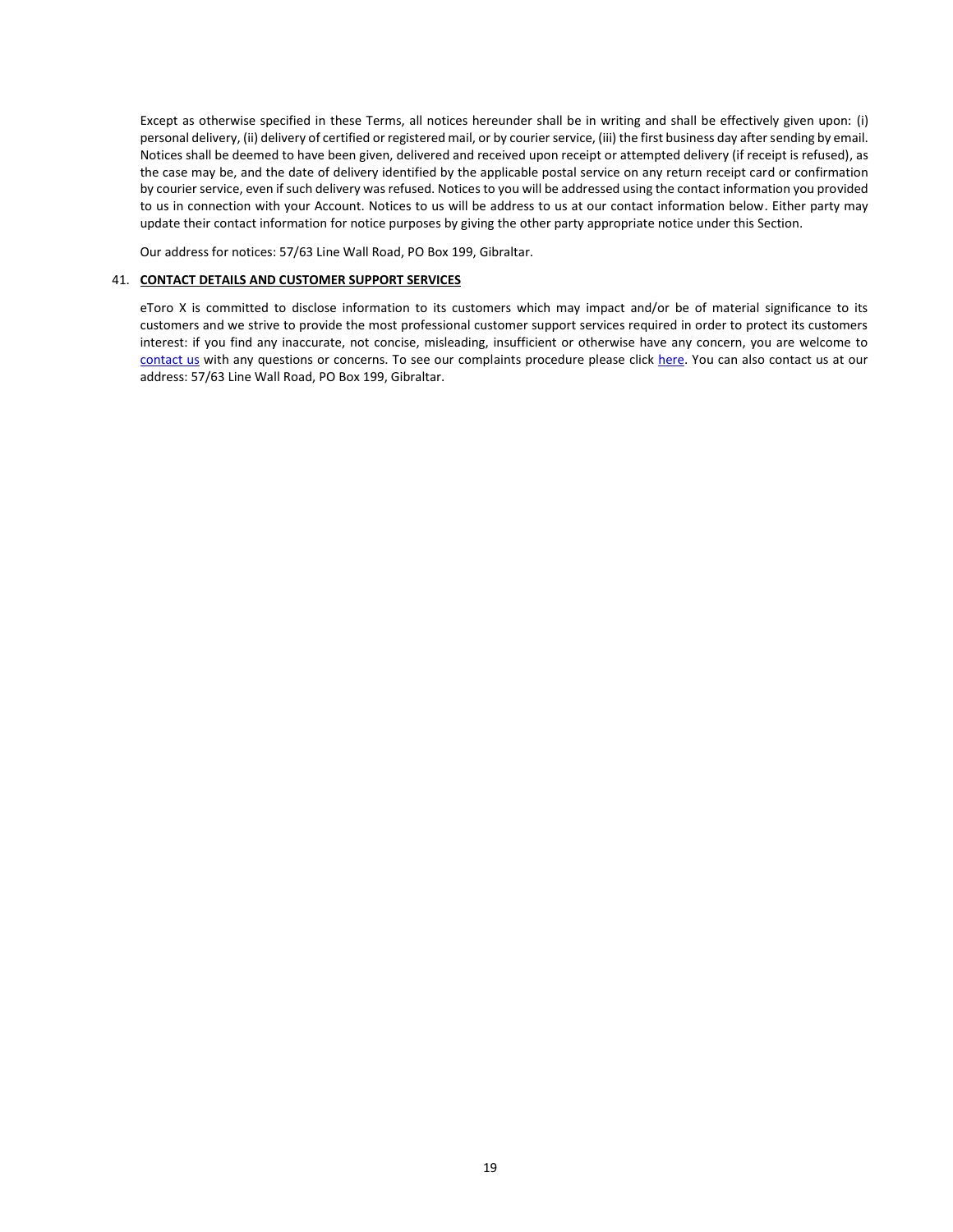#### **Appendix 1**

# **Prohibited Use, Prohibited Businesses and Conditional Use**

#### **Prohibited Use**

You may not use your Account to engage in the following categories of activity ("**Prohibited Uses**"). The specific types of use listed below are representative, but not exhaustive. If you are uncertain as to whether or not your use of the Services involves a Prohibited Use, or have questions about how these requirements apply to you, please contact us at customerservice@etorox.com. By opening an Account, you confirm that you will not use your Account to do any of the following:

- **Investment Activity**: Making statements as to your eligibility to provide investment advice, portfolio management or any other services or activities which may require a license, registration or notification in your state of residency or in the residency states of our users.
- **Endorsements**: Making statements that eToro X or its affiliates endorse, maintain any control or guarantee the accuracy or completeness of any content published, posted or shared by you with other users.
- **Unlawful Activity:** Activity which would violate, or assist in violation of, any law, statute, ordinance, or regulation (including any AML regulation), sanctions programs administered in the countries where eToro X conducts business, or which would involve proceeds of any unlawful activity; publish, distribute or disseminate any unlawful material or information.
- **Abusive Activity:** Actions which impose an unreasonable or disproportionately large load on our infrastructure, or detrimentally interfere with, intercept, or expropriate any system, data, or information; transmit or upload any material to the eToro X website that contains viruses, trojan horses, worms, or any other harmful or deleterious programs; attempt to gain unauthorized access to the eToro X website, other users' Accounts, computer systems or networks connected to the eToro X website, through password mining or any other means (such as a bot, a spider, or periodic caching of information stored by eToro X); use Account information of another party to access or use the eToro X website; or transfer your Account access or rights to your account to a third party, unless by operation of law or with the express permission of eToro X; modify, alter, tamper with, repair or otherwise create derivative works of the Services; damage, disable, overburden, or impair the Services (or any network connected to the Services); use the Services in any manner or for any purpose other than as expressly permitted by these Terms, the Privacy Policy, any eToro X user guides and policies available via the Services.
- **Abuse Other Users:** Interfere with another individual's or entity's access to or use of any Services; defame, abuse, extort, harass, stalk, threaten or otherwise violate or infringe the legal rights (such as, but not limited to, rights of privacy, publicity and intellectual property) of others; incite, threaten, facilitate, promote, or encourage hate, racial intolerance, or violent acts against others; harvest or otherwise collect information from the eToro X platform about others, including without limitation email addresses, without proper consent
- Fraud: Activity which operates to defraud eToro X, eToro X users, or any other person; provide any false, inaccurate, or misleading information to eToro X.
- Gambling: Lotteries; bidding fee auctions; sports forecasting or odds making; fantasy sports leagues with cash prizes; internet gaming; contests; sweepstakes; games of chance; engage in phishing schemes or forgery or other similar falsification or manipulation of data.
- **Intellectual Property Infringement:** Engage in transactions involving items that infringe or violate any copyright, trademark, right of publicity or privacy or any other proprietary right under the law, including but not limited to sales, distribution, or access to counterfeit music, movies, software, or other licensed materials without the appropriate authorization from the rights holder; use of eToro X intellectual property, name, or logo, including use of eToro X trade or service marks, without express consent from eToro X or in a manner that otherwise harms eToro X or the eToro X brand; any action that implies an untrue endorsement by or affiliation with eToro X.
- Engage in transactions relating to money laundering, terrorist financing, proliferation of weapons of mass destruction; human trafficking; any goods or services that are illegal or the promotion, offer or marketing of which is illegal or that are offered in connection with illegal, obscene or pornographic content, depict children or minors in sexual postures, depict means of propaganda or signs of unconstitutional organizations glorifying war or violating human dignity; any goods or services, promotion, offer or marketing of which would violate copyrights, industrial property rights or other rights of any person; archeological findings; drugs, narcotics or hallucinogens; weapons of any kind; illegal gambling services; Ponzi, pyramid or any other "get rich quick" schemes; goods that are subject to any trade embargo; media that is harmful to minors and violates laws and, in particular, the provision in respect of the protection of minors; body parts or human remains; protected animals or protected plants; weapons or explosive materials; or any other illegal goods, services or transactions.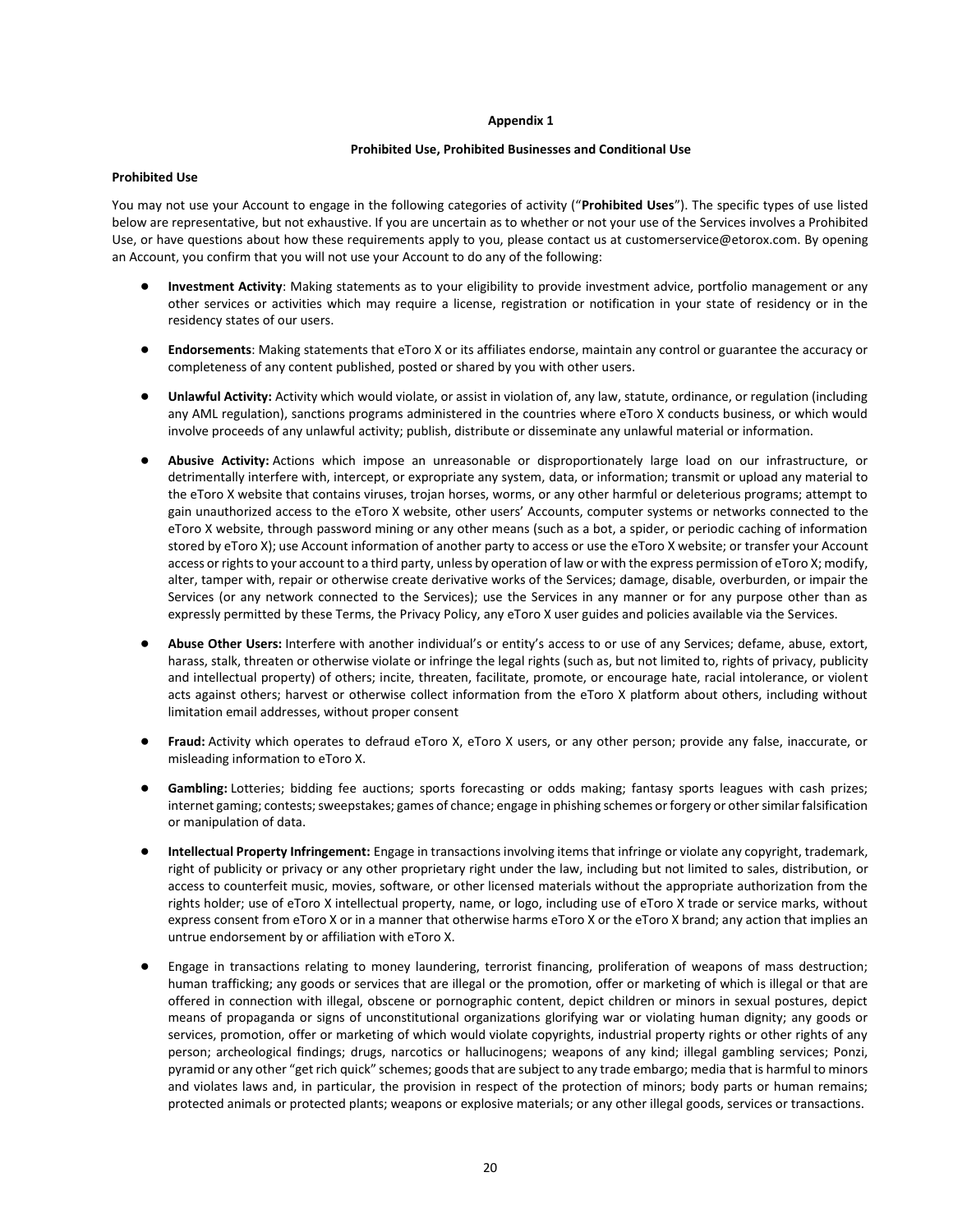## ● **Prohibited Trading Techniques:**

Circumvention & Reverse Engineering. You shall not unlawfully access or attempt to gain access, reverse engineer or otherwise circumvent any security measures that we have applied to our system.

Artificial Intelligence Software. It is absolutely prohibited to use any software, at our sole discretion, which purpose is to apply any kind of artificial intelligence analysis to our system relating to the use of our Services.

Abusive trading technique. You shall not engage in trading strategies aimed at exploiting errors in prices and/or concluding trades at off-market prices, or taking advantage of internet delays (such a scalping or sniping). You are also prohibited from entering into transactions or combinations of transactions which taken together or separately are for the purpose of manipulating our platform for gain.

#### **Prohibited Businesses**

In addition to the Prohibited Uses described above, the following categories of businesses, business practices, and sale items are barred from the Services ("**Prohibited Businesses**"). Most Prohibited Businesses categories are imposed by Card Network rules or the requirements of our banking providers or processors. The specific types of use listed below are representative, but not exhaustive. If you are uncertain as to whether or not your use of the Services involves a Prohibited Business, or have questions about how these requirements apply to you, please contact us at [https://www.etoro.com/customer-service/?deepLink=type/wallet.](https://www.google.com/url?q=https://www.etoro.com/customer-service/?deepLink%3Dtype/wallet&sa=D&source=hangouts&ust=1547041971520000&usg=AFQjCNGO-sBISCiUtfQhhkTr-M0KgxVUnw)

By opening an Account, you confirm that you will not use the Services in connection with any of following businesses, activities, practices, or items:

- **Investment and Credit Services:** Securities brokers; mortgage consulting or debt reduction services; credit counseling or repair; real estate opportunities; investment schemes
- Restricted Financial Services: Check cashing, bail bonds; collections agencies.
- **Intellectual Property or Proprietary Rights Infringement:** Sales, distribution, or access to counterfeit music, movies, software, or other licensed materials without the appropriate authorization from the rights holder
- **Counterfeit or Unauthorized Goods:** Unauthorized sale or resale of brand name or designer products or services; sale of goods or services that are illegally imported or exported or which are stolen
- **Regulated Products and Services:** Marijuana dispensaries and related businesses; sale of tobacco, e-cigarettes, and e-liquid; online prescription or pharmaceutical services; age restricted goods or services; weapons and munitions; gunpowder and other explosives; fireworks and related goods; toxic, flammable, and radioactive materials; products and services with varying legal status on a state-by-state basis
- **Drugs and Drug Paraphernalia:** Sale of narcotics, controlled substances, and any equipment designed for making or using drugs, such as bongs, vaporizers, and hookahs
- **Pseudo-Pharmaceuticals:** Pharmaceuticals and other products that make health claims that have not been approved or verified by the applicable local or national regulatory body
- **Substances designed to mimic illegal drugs:** Sale of a legal substance that provides the same effect as an illegal drug (e.g., salvia, kratom)
- **Adult Content and Services:** Pornography and other obscene materials (including literature, imagery and other media); sites offering any sexually-related services such as prostitution, escorts, pay-per view, adult live chat features
- **Multi-level Marketing:** Pyramid schemes, network marketing, and referral marketing programs
- **Unfair, predatory or deceptive practices:** Investment opportunities or other services that promise high rewards; Sale or resale of a service without added benefit to the buyer; resale of government offerings without authorization or added value; sites that we determine in our sole discretion to be unfair, deceptive, or predatory towards consumers
- **High risk businesses:** any businesses that we believe poses elevated financial risk, legal liability, or violates card network or bank policies

## **Conditional Use**

Express written consent and approval from eToro X must be obtained prior to using the Services for the following categories of business